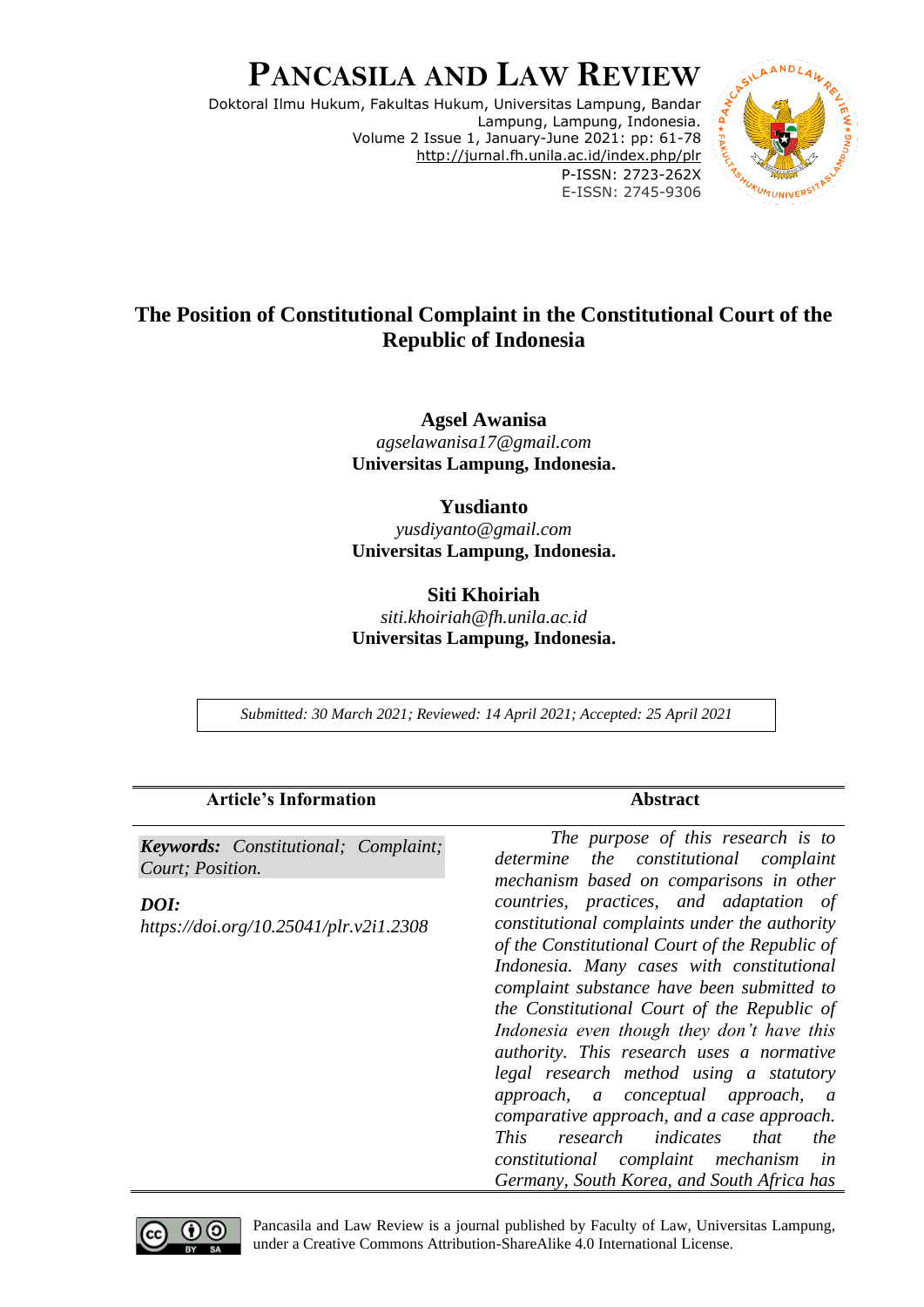*been well implemented. In practice, cases with constitutional complaint substance are filed to the Constitutional Court of the Republic of Indonesia by changing the form by using the legal means of a judicial review, such as case number 16/PUU-VI/ 2008, case number 140/PUU-XIII/2015 and case number 102/PUU-VII/2009. Due to the consideration of the structure, substance, and culture of law, adaptation of constitutional complaint within the authority of the Constitutional Court of the Republic of Indonesia needs to be carried out by amending Law Number 24 of 2003 jo. Law Number 7 of 2020 concerning the Constitutional Court.*

#### **A. Introduction**

The Constitutional Court was formed as a fundamental change in the field of law and politics in Indonesia. The Constitutional Court has 4 (four) powers and 1 (one) obligation as stated in Article 24C of the 1945 Constitution of the Republic of Indonesia and Article 10 of Law Number 24 of 2003 jo. Law Number 7 of 2020 concerning the Constitutional Court.<sup>1</sup> One of the Constitutional Court powers is to examine laws against the 1945 Constitution of the Republic of Indonesia or what is known as a judicial review. With this authority, the Constitutional Court can provide protection for human rights or so that the constitutional rights of citizens, which are guaranteed by the law against the 1945 Constitution, are still protected.<sup>2</sup> However, the question is what if there is a violation of constitutional rights that occurs not because of the unconstitutionality of legal norms but because of the unconstitutionality of acts or negligence of public officials or what is called a constitutional complaint.

Violation of the constitutional rights of citizens, as stated in the 1945 Constitution, is not only due to the articles or paragraphs of law but also can arise from the actions (policies) of public officials who have great potential to threaten the constitutional rights of citizens. The action or product of this policy does not yet have a legal channel for complaints of citizens who have violated their constitutional rights. So that there is no constitutional complaint mechanism, it can create a legal loophole that can lead to violations of the constitutional rights of citizens guaranteed in the constitution. The vacuum of constitutional protection also causes the absence of legal certainty and injustice to justice seekers because there are no legal remedies for those whose constitutional rights have been violated.<sup>3</sup>

<sup>&</sup>lt;sup>1</sup> Article 24C paragraph 3 of the 1945 Constitution of the Republic of Indonesia.

<sup>2</sup> Saldi Isra, "Peran Mahkamah Konstitusi Dalam Penguatan Hak Asasi Manusia Di Indonesia 1," *Jurnal Konstitusi*, vol. 11, May 20, 2016, https://doi.org/10.31078/JK%X.

<sup>3</sup> I Dewa Gede Palguna*, Pengaduan Konstitusional (Constitutional Complaint) Upaya Hukum Terhadap Pelanggran Hak Hak Konstitusional Warga Negara,* (Jakarta: Sinar Grafika, 2013), 6.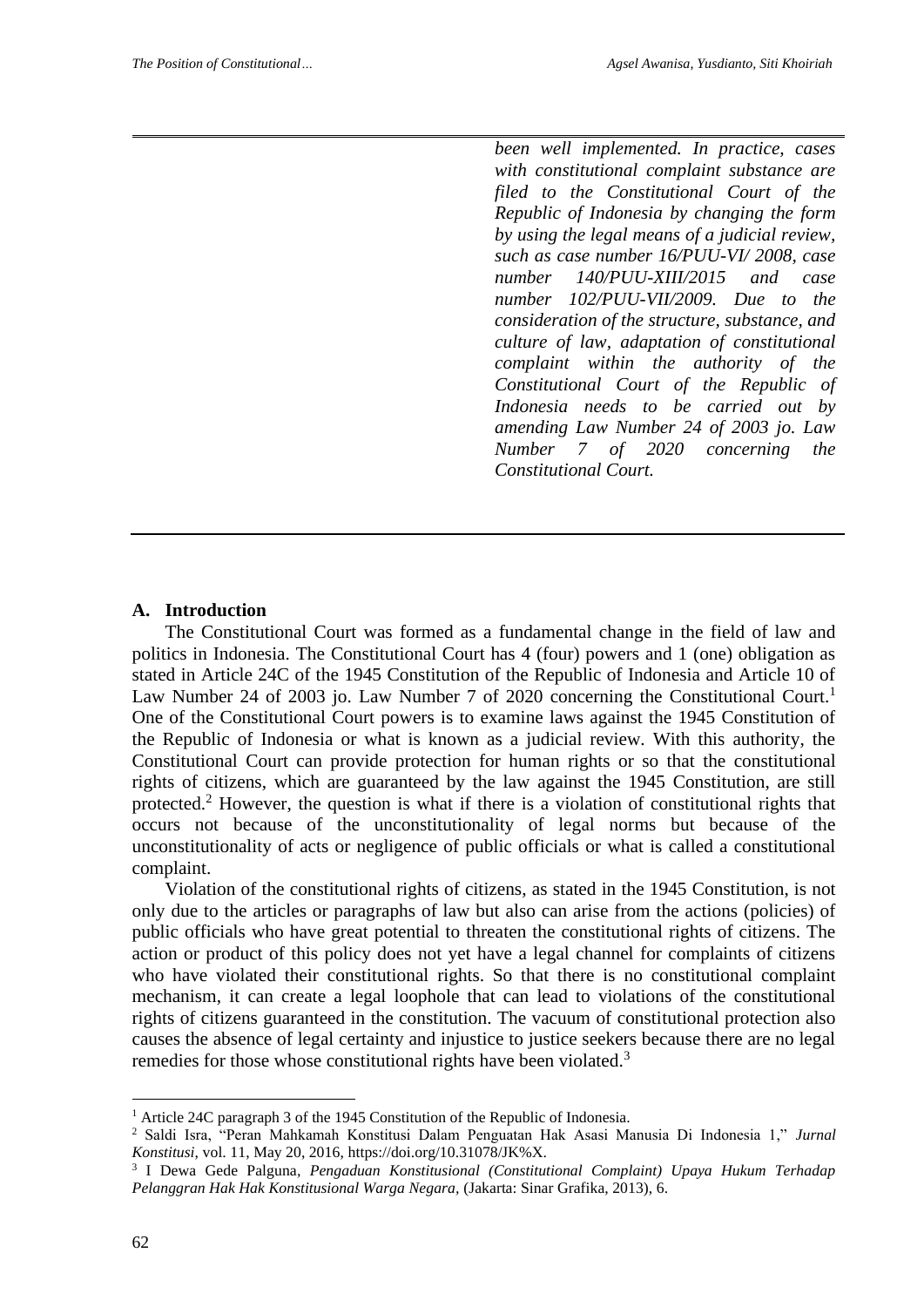A constitutional complaint is a complaint filed by an individual (citizen) to the constitutional court against an act or negligence committed by a public institution or authority, which results in the violation of the person's constitutional rights. In general, the constitutional complaint can only be accepted (admissible) if all available legal remedies for solving the problem have been passed (exhausted).<sup>4</sup> The object of the complaint can be aimed at the actions of public officials, which can be broadly interpreted as including acts or omissions of government agencies, laws, or court decisions.<sup>5</sup> However, the constitutional complaint has not been regulated in the constitutional court mechanism in the Constitutional Court of the Republic of Indonesia. In fact, as a guardian of the constitution, the existence of a constitutional complaint mechanism is essential for the Constitutional Court to guarantee the protection of citizens' constitutional rights.

 With the absence of the authority of the Constitutional Court to adjudicate constitutional complaints, many cases injure the constitutional rights of citizens. However, they do not find a way to obtain justice. As a result, what is happening now is that the legal means taken to file a case for the constitutional complaint to the Constitutional Court is through the legal means of a judicial review. According to I Dewa Gede Palguna, at least 30 judicial review cases from 2003-2010 substantially contained claims regarding the constitutional complaint.<sup>6</sup> Based on the results of the investigation by Pan Mohammad Faiz, based on letters and requests received by the Registrar's Office of the Constitutional Court during 2005, 48 letters or requests could be categorized as a form of a constitutional complaint. This amount is three times the number of requests for judicial review submitted to the Constitutional Court in the same year.<sup>7</sup>The type of judicial review submitted through a judicial review contained constitutional complaint, namely the Constitutional Court Decision Number 16/PUU-VI/2008,<sup>8</sup> the Constitutional Court Decision Number 140/PUU-XIII/2015,<sup>9</sup> and Constitutional Court Decision Number 102/PUU-VII/2009. <sup>10</sup> Based on the three case examples, a case request with the substance of the constitutional complaint was submitted through a judicial review. This causes the protection of citizens' constitutional rights not fulfilled.

 Looking at the Constitutional Courts in other countries such as Germany, South Africa, and South Korea, this constitutional complaint case has already been resolved because it has implemented a constitutional complaint mechanism. But in Indonesia, that authority does not apply. Whereas in ensuring the fulfillment of the constitutional rights of citizens guaranteed in the constitution, a mechanism must be provided as a legal measure to defend these constitutional rights through a constitutional judicial process.<sup> $\bar{1}$ </sup> This is closely related to the theory of responsive legal development, which is a theory that states that the legal frame must, in principle, be participatory and contains appropriate values based on legal principles that develop in society.<sup>12</sup>

<sup>4</sup> *Ibid.,* pg. 9.

<sup>5</sup> I DG Palguna, "Yang 'Terlepas' Dari Kewenangan Mahkamah Konstitusi RI Pengaduan Konstitusional (Constitutional Complaint)," *Lex Jurnalica* 3, no. 3 (2006), https://media.neliti.com/media/publications/17932- ID-yang-terlepas-dari-kewenangan-mahkamah-konstitusi-ripengaduan-konstitusional-con.pdf.

<sup>6</sup> *Ibid.,* pg. 701.

<sup>7</sup> http://Panmohamadfaiz.com., accessed on April 12, 2020.

<sup>8</sup> Gugun El Guyanie, "URGENSI PENGUJIAN CONSTITUTIONAL COMPLAINT OLEH MAHKAMAH KONSTITUSI REPUBLIK INDONESIA," *Jurnal Agama Dan Hak Azazi Manusia* 3, no. 1 (2013), http://202.0.92.5/syariah/inright/article/viewFile/1259/1087.

 $9$  <https://mkri.id/index.php?page=web.Berita&id=12492> accessed on May 28, 2020.

<sup>&</sup>lt;sup>10</sup> Vide of the Constitutional Court Decision Number 102/PUU-VII/2009.

<sup>11</sup> *Ibid.,* pg 13.

<sup>&</sup>lt;sup>12</sup> I. P. (Indah) Sari, M. (Mexsasai) Indra, and J. (Junaidi) Junaidi, "Gagasan Kewenangan Mahkamah Konstitusi Dalam Menyelesaikan Perkara Constitutional Complaint Berdasarkan Undang-Undang Dasar 1945," *Jurnal*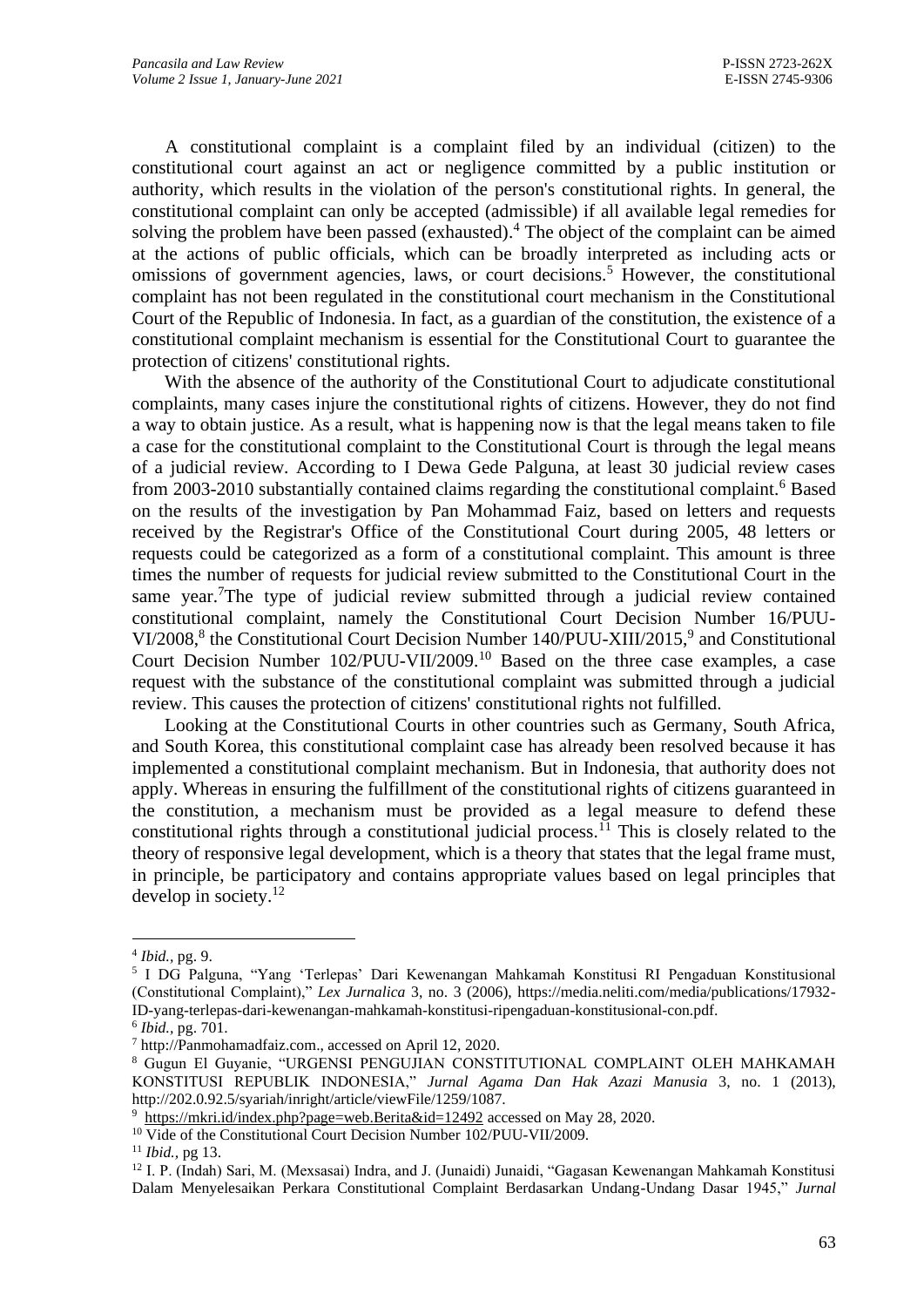Based on the description above, the authors examine several problems: How is the constitutional complaint mechanism based on comparisons in other countries? How is the practice of constitutional complaint in the Constitutional Court of the Republic of Indonesia? How is the adaptation of constitutional complaint within the Constitutional Court of the Republic of Indonesia? In writing, using normative research methods.<sup>13</sup> The research is carried out using a statutory approach, a concept approach, a comparative approach, and a case approach. $^{14}$ 

### **A. Discussion**

### **1. Comparison of States that Implements the Constitutional Complaint Mechanism**

Before analyzing and seeing the application of the constitutional complaint mechanism in other countries, it is necessary to first understand the meaning and meaning of constitutional complaints. A constitutional complaint is a complaint filed by an individual (citizen) to the constitutional court against an act or negligence committed by a public institution or authority, which results in the violation of the person's constitutional rights. In general, the constitutional complaint can only be accepted (admissible) if all available legal remedies for solving the problem have been passed (exhausted).<sup>15</sup> According to Gerhand Dannemann, the characteristics of the constitutional complaint are:<sup>16</sup>

- 1) Availability of remedies through courts for violations of constitutional rights.
- 2) Separate trial proceedings that only relate to the constitutionality of an act and not with other legal issues related to the case.
- 3) It can be proposed by individuals who are directly affected by an action.
- 4) The court which decides the constitutionality complaint case has the authority to restore the rights of the victim.

In many states, the constitutional complaint is one of the jurisdictions of a constitutional court. Several countries have implemented constitutional complaint, including:

**a. Germany**

| uvuuni            |                                                                                                                                                                                                                                                                                                                                                                                                                                                                                                                                                                 |
|-------------------|-----------------------------------------------------------------------------------------------------------------------------------------------------------------------------------------------------------------------------------------------------------------------------------------------------------------------------------------------------------------------------------------------------------------------------------------------------------------------------------------------------------------------------------------------------------------|
| Grounds           | Explanation                                                                                                                                                                                                                                                                                                                                                                                                                                                                                                                                                     |
| Philosophi<br>cal | The German Constitutional Court ( <i>Bundesverfassungsgerichts</i> ) is<br>the first Constitutional Court recognized as the most established in<br>defending the country's fundamental values and fundamental<br>rights, including strengthening its constitutional system. <sup>17</sup> The<br>composition of the German Constitutional Court has 8 judges on<br>the second panel to handle constitutional complaint cases. <sup>18</sup> In the<br>mention of constitutional complaint, in Germany, it uses the term<br>verfassungsbeschwerde. <sup>19</sup> |

*Online Mahasiswa Fakultas Hukum Universitas Riau*, vol. 3 (Riau University, 2016), http://harryrizki.blogspot.com/2013/02/constitution.

<sup>18</sup> *Ibid.,* pg. 43.

*<sup>19</sup> Ibid.*

<sup>13</sup> I Gede A.B.Wiranata, *Metode Penelitian Dan Penulisan Ilmiah Bidang Hukum*, (Bandar Lampung: Zam Zam Tower, 2017), 60.

<sup>14</sup> Peter Mahmud Marzuki, *Penelitian Hukum*, (Jakarta: Kencana Prenada Media Group, 2012), 93.

<sup>15</sup> I Dewa Gede Palguna, *Pengaduan Konstitusional (Constitutional Complaint )...Op.Cit.,* pg. 9.

<sup>16</sup> Dannemann Gerhard, "Constitutional Complaints: The European Perspective," *The International and Comparative Law Quarterly* 43, no. 1 (1994), https://www.jstor.org/stable/760826?seq=1.

<sup>17</sup> Jimly Asshiddiqie dan Ahmad Syahrizal, *Peradilan Konstitusi di 10 Negara*, ( Jakarta: Sinar Grafika, 2011), 39.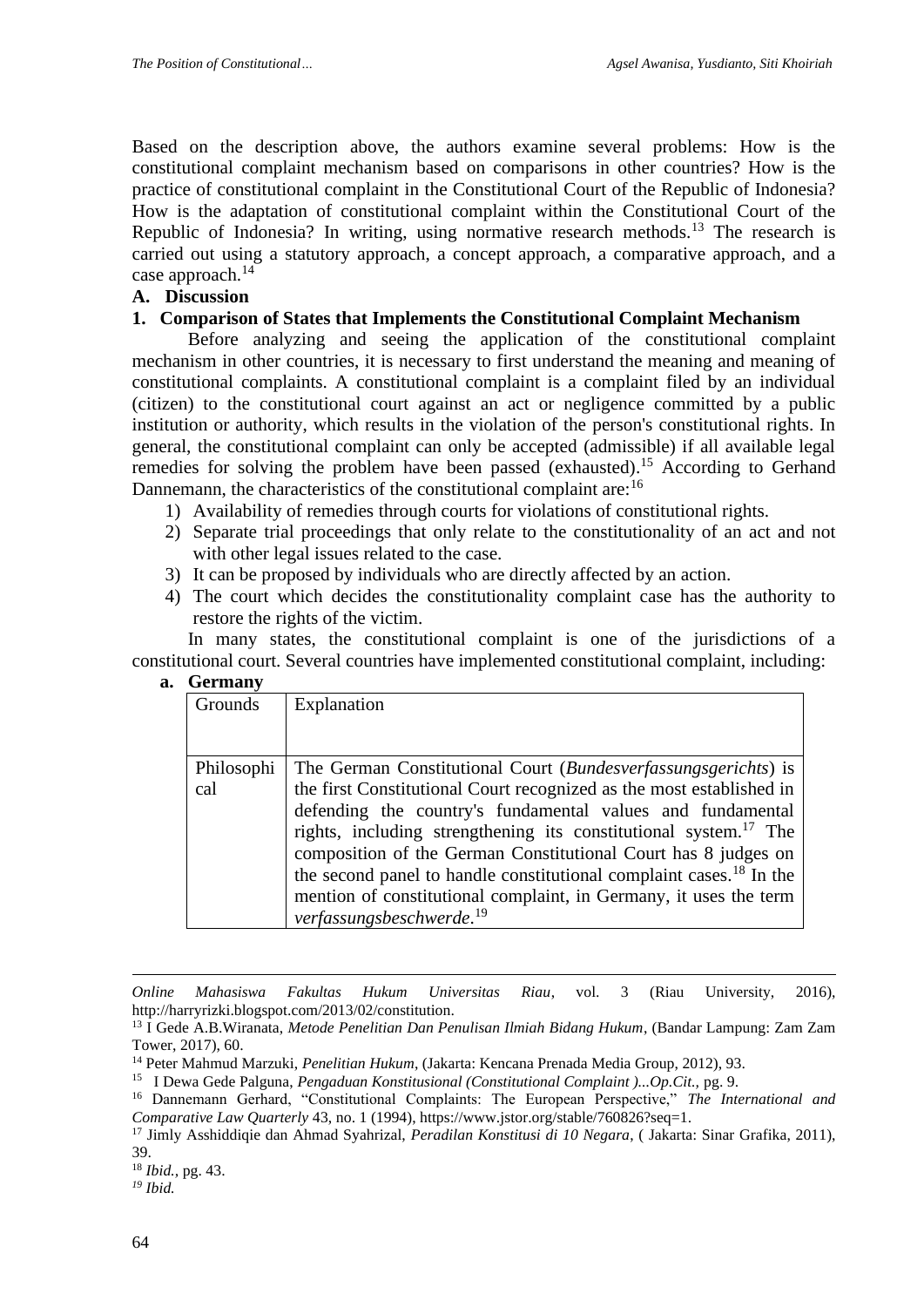| Juridical        | The authority of constitutional complaint is stated in the German<br>Constitution, namely Article 93 paragraph (1) GG and the Law on<br>the German Constitutional Court and Article 90-Article 95<br>BVerfGG. <sup>20</sup>                                                                                                                                                                                                                                                                                                          |
|------------------|--------------------------------------------------------------------------------------------------------------------------------------------------------------------------------------------------------------------------------------------------------------------------------------------------------------------------------------------------------------------------------------------------------------------------------------------------------------------------------------------------------------------------------------|
|                  | Based on Article 93 paragraph (1) points 4a and 4b GG, parties<br>that can file a request for constitutional complaint are individuals<br>or individuals. <sup>21</sup> The object of the constitutional complaint can be<br>addressed due to acts or omissions committed by public officials<br>(both at the Federal and state levels), court decisions, or laws<br>(Article 95 <i>BVerfGG</i> ). <sup>22</sup> The period for a request for a<br>constitutional complaint is 30 days based on Article 93<br>BVerfGG. <sup>23</sup> |
| Sociologic<br>al | Currently, Germany has an average of 5,000 to 6,000 complaints<br>per year. And only about 2% of the requests were granted. $^{24}$<br>Permohonan constitutional complaint baru dapat dilakukan apabila<br>telah melalui semua upaya hukum yang tersedia (exhausted). <sup>25</sup>                                                                                                                                                                                                                                                  |

#### **b. South Korea**

| Grounds          | Explanation                                                                  |
|------------------|------------------------------------------------------------------------------|
| Philosophical    | The Korean Constitutional Court has become the embodiment of                 |
|                  | new democratic constitutional order. <sup>26</sup><br>The<br>Korea's         |
|                  | Constitutional Court of South Korea has 9 constitutional                     |
|                  | judges. <sup>27</sup> In South Korea, the terms constitutional complaint is  |
|                  | called Hun-Ma and Hun-Ba. <sup>28</sup>                                      |
| <b>Juridical</b> | In Article 111 paragraph (1) of the 1987 South Korean                        |
|                  | Constitution, the South Korean Constitutional Court has                      |
|                  | regulated the authority to try constitutional complaint cases. <sup>29</sup> |
|                  | Based on this authority, there are two types of constitutional               |
|                  | complaints held by the South Korean Constitutional Court. First,             |
|                  | based on Article 68 paragraph (1) of the South Korean                        |
|                  | Constitutional Court Law, anyone who claims that their                       |
|                  | fundamental rights have been violated by acts or negligence of               |
|                  | state power or officials. This application requires that all                 |

<sup>20</sup> Hamdan Zoelva, "CONSTITUTIONAL COMPLAINT DAN CONSTITUTIONAL QUESTION DAN PERLINDUNGAN HAK-HAK KONSTITUSIONAL WARGA NEGARA," *Jurnal Media Hukum*, vol. 19, June 30, 2012, https://journal.umy.ac.id/index.php/jmh/article/view/1984.

<sup>21</sup> H. M. Laica Marzuki, *Pengaduan Konstitusional (Constitutional Complaint), Sebuah Gagasan Cita Hukum, dalam Menjaga Denyut Konstitusi; Refleksi Satu Tahun Mahkamah Konstitusi*, (Jakarta: Konstitusi Press, 2004), 29.

<sup>22</sup> *Ibid.*

<sup>23</sup> I Dewa Gede Palguna, *Pengaduan Konstitusional*… *Op.*Cit., pg. 417.

<sup>24</sup> <https://panmohamadfaiz.com/2006/09/17/constitutional-complaint-dan-hak-asasi-manusia/> accessed on December 7, 2020.

<sup>&</sup>lt;sup>25</sup> Meirina. Fajarwati, "UPAYA HUKUM UNTUK MELINDUNGI HAK KONSTITUSIONAL WARGA NEGARA MELALUI MAHKAMAH KONSTITUSI," *Legislasi Indonesia* 13, no. 3 (2016), https://ejurnal.peraturan.go.id/index.php/jli/article/view/129.

<sup>26</sup> I Dewa Gede Palguna, *Pengaduan Konstitusional*… *Op.*Cit., pg. 450.

<sup>27</sup> Jimly Asshiddiqie dan Ahmad Syahrizal, *Peradilan Konstitusi...Op.Cit.,* pg. 239.

<sup>28</sup> Pan mohammad faiz dan Lutfi Chakim, *Peradilan Konstitusi Perbandingan Kelembagaan dan kewenangan konstitusional di Asia,*(Depok: PT. Raja Grafindo Persada, 2020), 178.

<sup>29</sup> Pasal 111 ayat (1) Konstitusi Korea Selatan.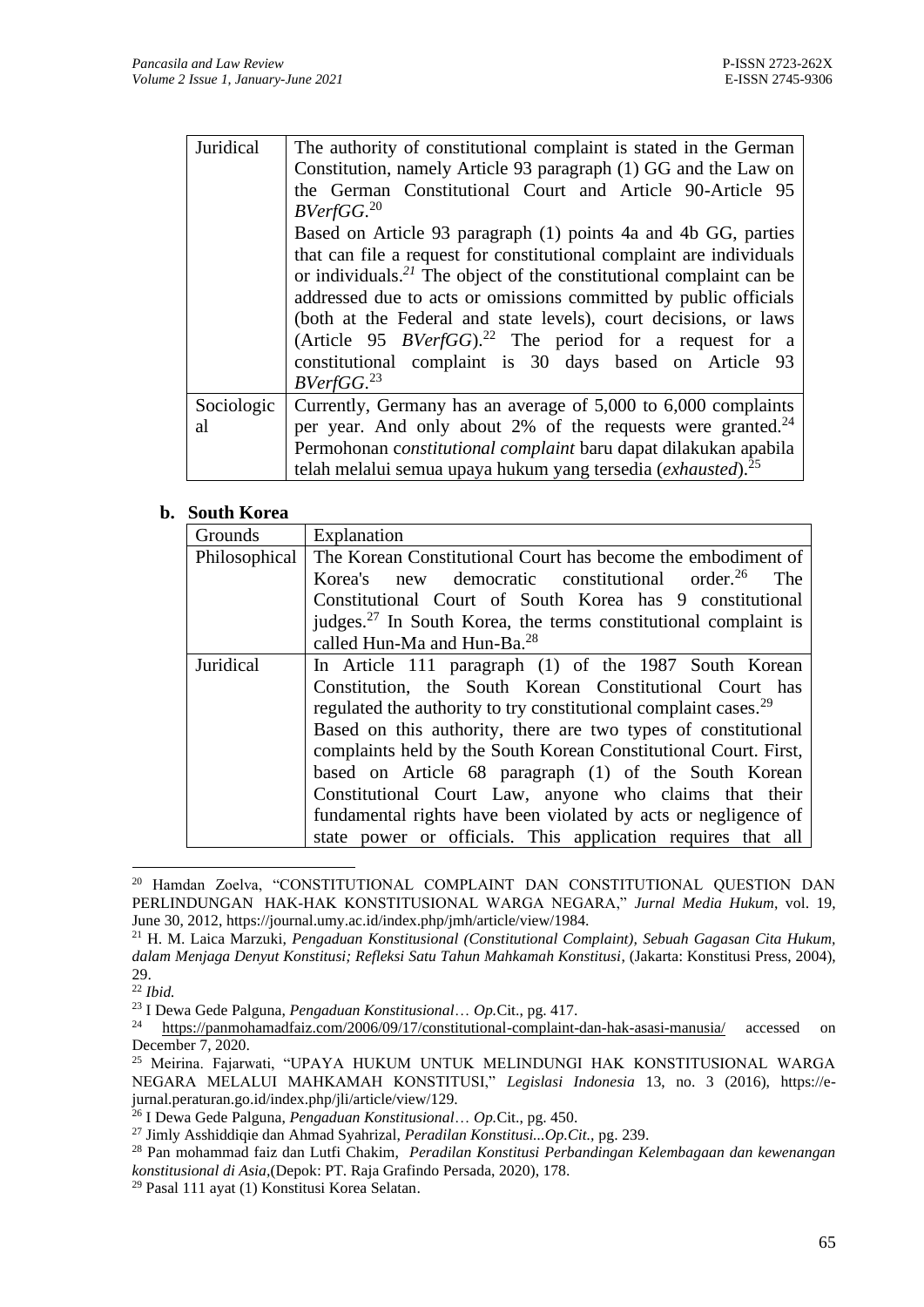|              | available legal processes and remedies have been followed                 |
|--------------|---------------------------------------------------------------------------|
|              | (exhausted). A period of 90 working days after the constitutional         |
|              | loss occurs. $30$                                                         |
|              | Second, the type of constitutional complaint is stated in Article         |
|              | 68, paragraph (2) of the South Korean Constitutional Court Law.           |
|              | Suppose a request made based on Article 41 paragraph (1) of the           |
|              | Constitutional Court Law to submit a request for the law's                |
|              | constitutionality is rejected by a general court, a maximum of 30         |
|              | days. In that case, the litigant can file a constitutional complaint      |
|              | to the Constitutional Court. <sup>31</sup>                                |
| Sociological | Based on data collected by Pan Mohamad Faiz, there are 1000 to            |
|              | 2000 cases of constitutional complaints submitted annually. <sup>32</sup> |

#### **c. South Africa**

| Grounds       | Explanation                                                                                                                                                                                                                                                                                                                                                                                                                                                                                                                                                                    |
|---------------|--------------------------------------------------------------------------------------------------------------------------------------------------------------------------------------------------------------------------------------------------------------------------------------------------------------------------------------------------------------------------------------------------------------------------------------------------------------------------------------------------------------------------------------------------------------------------------|
| Philosophical | South Africa is a country whose people groups have experienced<br>oppression. Empirical studies show that the compromise and<br>reconciliation process to end the apartheid regime began drafting<br>a draft Interim Constitution. <sup>33</sup> The composition of the South<br>African Constitutional Court consists of the President, Deputy<br>President, and 9 other member judges. A panel will hear the                                                                                                                                                                 |
|               | cases submitted by at least eight judges. <sup>34</sup>                                                                                                                                                                                                                                                                                                                                                                                                                                                                                                                        |
| Juridical     | Based on the provisions contained in Article 167 of the South<br>African Constitution, the Constitutional Court has five powers,<br>including the Constitutional Court, to decide the final<br>constitutionality of laws produced by parliament, regional<br>legislation, or actions of the President of South Africa. <sup>35</sup><br>Article 17 of the Constitutional Court Rule states that individuals<br>or groups are guaranteed to submit applications to the<br>Constitutional Court directly, without going through public<br>courts or public courts. <sup>36</sup> |
| Sociological  | According to Deputy Chief Justice, Monseneke, data on the<br>inclusion of constitutional complaint cases in the South African<br>Constitutional Court in the past year has been recorded at 570<br>cases. $37$                                                                                                                                                                                                                                                                                                                                                                 |

Structurally, the German Constitutional Court has 8 judges, the South Korean Constitutional Court has 9 judges, and the South African Constitutional Court has 9 judges in handling a constitutional complaint. At least these three countries have an average number of judges equal to the judges in the Constitutional Court of the Republic of Indonesia, consisting

<sup>30</sup> Pan Mohammad Faiz dan Lutfi Chakim, *Op. Cit.,* pg. 98.

<sup>&</sup>lt;sup>31</sup> *Ibid.*, pg.99.<br><sup>32</sup> Meirina Faiz

<sup>32</sup> Meirina Fajarwati, *Ibid.*, pg. 329.

<sup>33</sup> Jimly Asshiddiqie dan Ahmad Syahrizal, *Peradilan Konstitusi...Op.Cit.,* pg. 263.

<sup>34</sup> *Ibid.,* pg. 274.

<sup>&</sup>lt;sup>35</sup> The provisions of Article 167 paragraph 1 of the South African Constitution.

<sup>36</sup> Jimly Asshiddiqie dan Ahmad Syahrizal, *Op. Cit.,* pg. 279.

<sup>37</sup> <https://panmohamadfaiz.com/2006/09/17/constitutional-complaint-dan-hak-asasi-manusia/> accessed on September 20, 2020.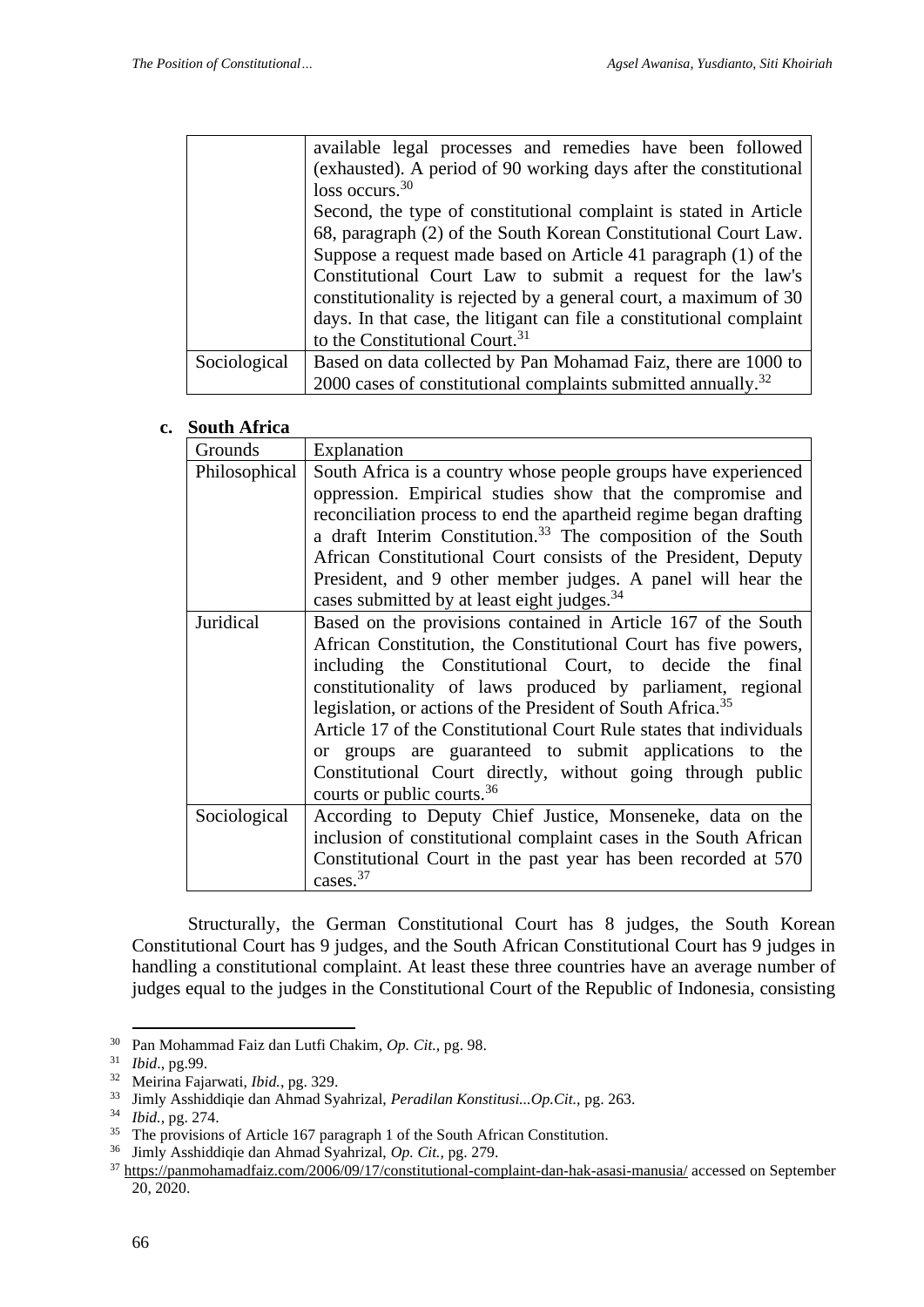of 9 (nine) judges. For this reason, it does not rule out if the Constitutional Court of the Republic of Indonesia can also resolve the constitutional complaint case even though there is a possibility that there will be a lot of case accumulation.

There are two models of constitutional complaint norming in terms of regulation and granting of authority: First, there are countries that explicitly regulate constitutional complaints in their constitutions. Second, some countries simply include general authority to protect the constitution, but the constitutional complaint is regulated firmly and in detail in the Constitutional Court Law.<sup>38</sup> Based on comparisons in other countries described above, such as Germany, South Africa, and South Korea, the problem of the constitutional complaint case has been resolved in practice. It has been strictly regulated in the constitution or the laws of each of these countries. However, in Indonesia, the Constitution of the Republic of Indonesia as the state constitution has not regulated the authority of the Constitutional Court of the Republic of Indonesia to handle the constitutional complaint.

In substance, the practice in South Africa, individuals and groups who feel their constitutional rights are violated by legal products or direct actions of government officials have direct access to submit applications to the Constitutional Court. If proven true, they can regain their fundamental rights. Recognition of human rights plays a vital role in the formation of a constitutional complaint institution*.* 39

From the practice of constitutional complaints in Germany and South Korea, there is no substantial difference between a constitutional complaint and judicial review under certain conditions. This happens when the action or action being complained of to be tested for its constitutionality is a legislative action, namely a law. Under these conditions, the practice of reviewing the constitutionality of laws currently in force in Indonesia, according to Article 51 of Law Number 24 of 2003 jo. Law Number 7 of 2020 concerning the Constitutional Court, when compared to the practice of constitutional complaint in Germany and South Korea, is more of a constitutional complaint.<sup>40</sup>

This can be seen based on the provisions regarding parties having legal standing in requests for judicial review in Indonesia compared to parties having legal standing in submitting requests for constitutional complaint in Germany and South Korea, as well as based on the provisions concerning ratione material or things that can be requested to be tested for the constitutionality of the constitutionality test in Indonesia as well as in the constitutional complaint in Germany and South Korea which have similarities.<sup>41</sup>

In the prevailing practice in Germany, individuals can propose a law as an object of constitutional complaint if the law has directly damaged the special rights of individuals even before the occurrence and administrative measures to enforce the law. In such circumstances, the requirement to exceed all exhausted remedies does not apply. As a result of constitutional complaint, the object of which is a law, if it is granted, is the same as the legal consequences if a judicial review submitted by an individual Indonesian citizen is granted, namely that the law is declared null and void or has no binding legal force.<sup>42</sup>

Compared with the practice in South Korea, as previously described, there is also no substantial difference between the constitutionality review of the law in Indonesia, which petition is an individual citizen, and a constitutional complaint whose object is the law in South Korea. Even if there are differences, the differences are procedural differences, where individual citizens do not have the legal standing to directly apply for a judicial review of the

<sup>38</sup> *Ibid.*

<sup>39</sup> Jimly Asshiddiqie dan Ahmad Syahrizal, *Peradilan Konstitusi...Op.Cit.,* pg. 288.

<sup>40</sup> I Dewa Gede Palguna, *Pengaduan Konstitusional (Constitutional Complaint )...Op.Cit.,* pg. 485.

 $\frac{41}{42}$  *Ibid.*, pg 486.

<sup>42</sup> *Ibid.,* pg. 487.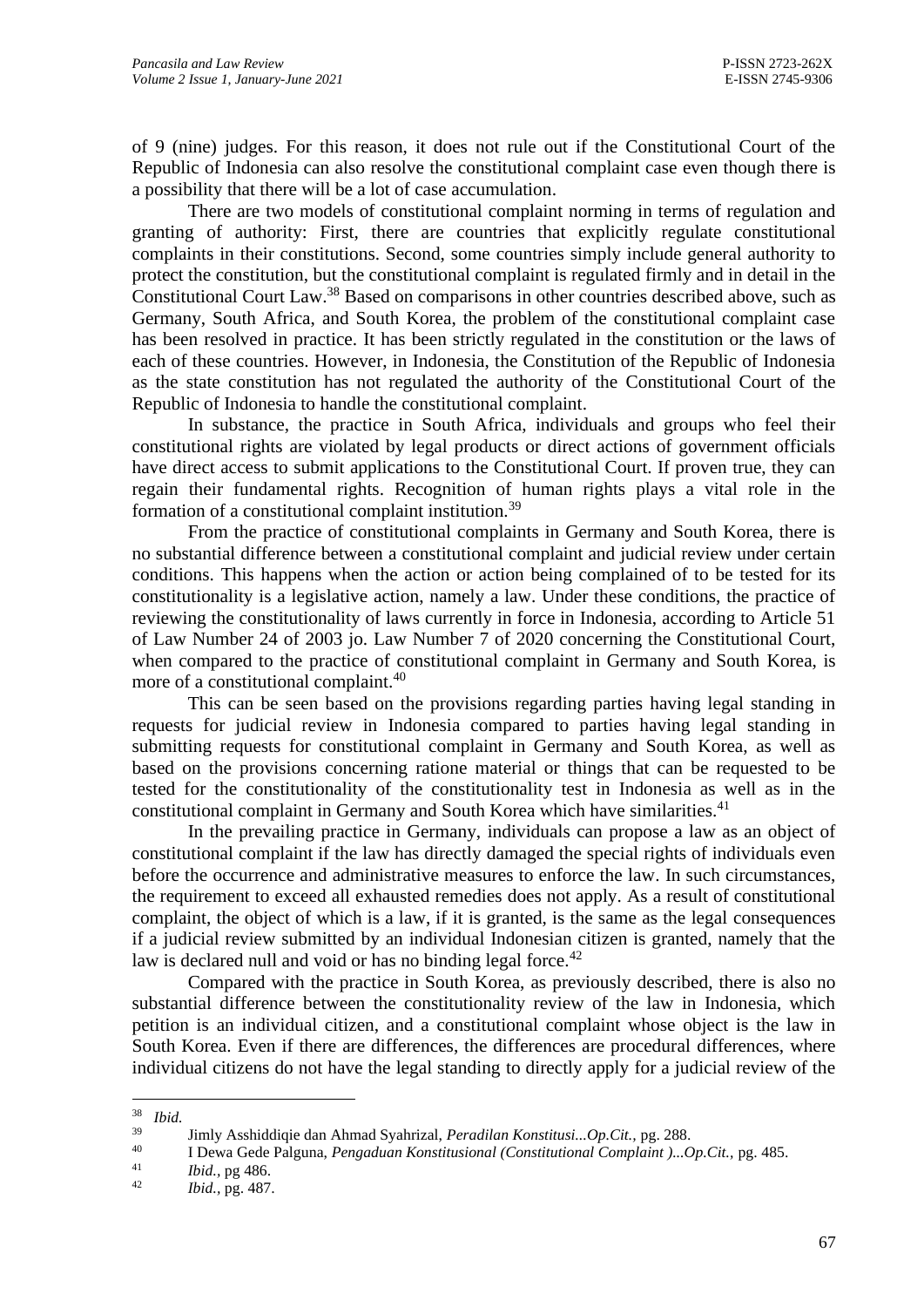constitutionality of a law to the South Korean Constitutional Court, but must go through an ordinary court based on a concrete case where the law to be applied for review it applies to that case. If the court rejects such an application, the person concerned can submit the law as a constitutional complaint to the South Korean Constitutional Court.<sup>43</sup>

Dilihat dari banyaknya jumlah perkara *constitutional complaint* yang diajukan dari masing-masing negara tersebut yaitu Jerman, Korea Selatan dan Afrika Selatan, hal ini menunjukkan bahwa mekanisme *constitutional complaint* banyak dimanfaatkan oleh warganya untuk membela hak-hak konstitusionalnya**.** 

Based on the description above, in structure, substance, and legal culture, the constitutional complaint mechanism has been well implemented based on each of these countries' philosophical, juridical, and sociological aspects. Based on a comparative analysis of constitutional complaints in other countries, granting the authority to try constitutional complaint cases to the Constitutional Court of the Republic of Indonesia is necessary to protect citizens' constitutional rights. In addition, constitutional complaints and constitutional review of the law are derived from the same parentage, namely constitutional review. Therefore, it is conceptually possible to give the Constitutional Court of the Republic of Indonesia the authority to adjudicate constitutional complaint cases.

#### **2. Constitutional Complaint Practices in the Constitutional Court of the Republic of Indonesia**

In current practice, since 2003, many petition cases containing constitutional complaints have been submitted to the Constitutional Court through judicial reviews. Several Constitutional Court decisions containing constitutional complaints include the Constitutional Court Decision Number: 16/PUU-VI/2008, the Constitutional Court Decision Number: 140/PUU-XIII/2015, the Constitutional Court Decision Number 102/PUU-VII/2009. This shows that in practice currently, the Constitutional Court has not directly rejected a case related to the constitutional complaint but has first examined the case regardless of whether the petition was received or not.

This is based on the provisions of legal standing as stated in Article 51 paragraph (1) of Law Number 24 of 2003 jo. Law Number 7 of 2020 concerning the Constitutional Court, namely parties who consider their constitutional rights and/or authorities to have been impaired by the enactment of the law being tested,<sup>44</sup> namely (a) individual citizens or groups of people who have the same interest, (b) customary law community units, (c) public or private legal entities, (d) state institutions<sup>45</sup>And based on the Constitutional Court Decision Number: 006/PUU-III/2005 dated May 11, 2005, as well as subsequent decisions of the opinion that the constitutional rights and/or authority as referred to in Article 51 paragraph (1) of Law Number 24 of 2003 jo. Law Number 7 of 2020 concerning the Constitutional Court must meet five requirements: the applicant's constitutional impairment is specific (extraordinary) and actual or at least potential in nature, which, according to practical reasoning, will undoubtedly occur.<sup>46</sup>

As in the Constitutional Court Decision Number: 16/PUU-VI/2008 filed by Pollycarpus Budihari Priyanto, the substance of which is related to the constitutional

<sup>43</sup> *Ibid.,* pg 488.

<sup>44</sup> [Achmad Roestandi,](https://www.google.co.id/search?hl=id&tbo=p&tbm=bks&q=inauthor:%22Achmad+Roestandi%22&source=gbs_metadata_r&cad=3) *Mahkamah Konstitusi Dalam Tanya Jawab*, (Jakarta: Konstitusi Press, 2006), 43.

Article 51 paragraph (1) of Law Number 24 of 2003 jo. Law Number 7 of 2020 concerning the Constitutional Court.

Vide of Constitutional Court Decision No.006/PUU-III/2005.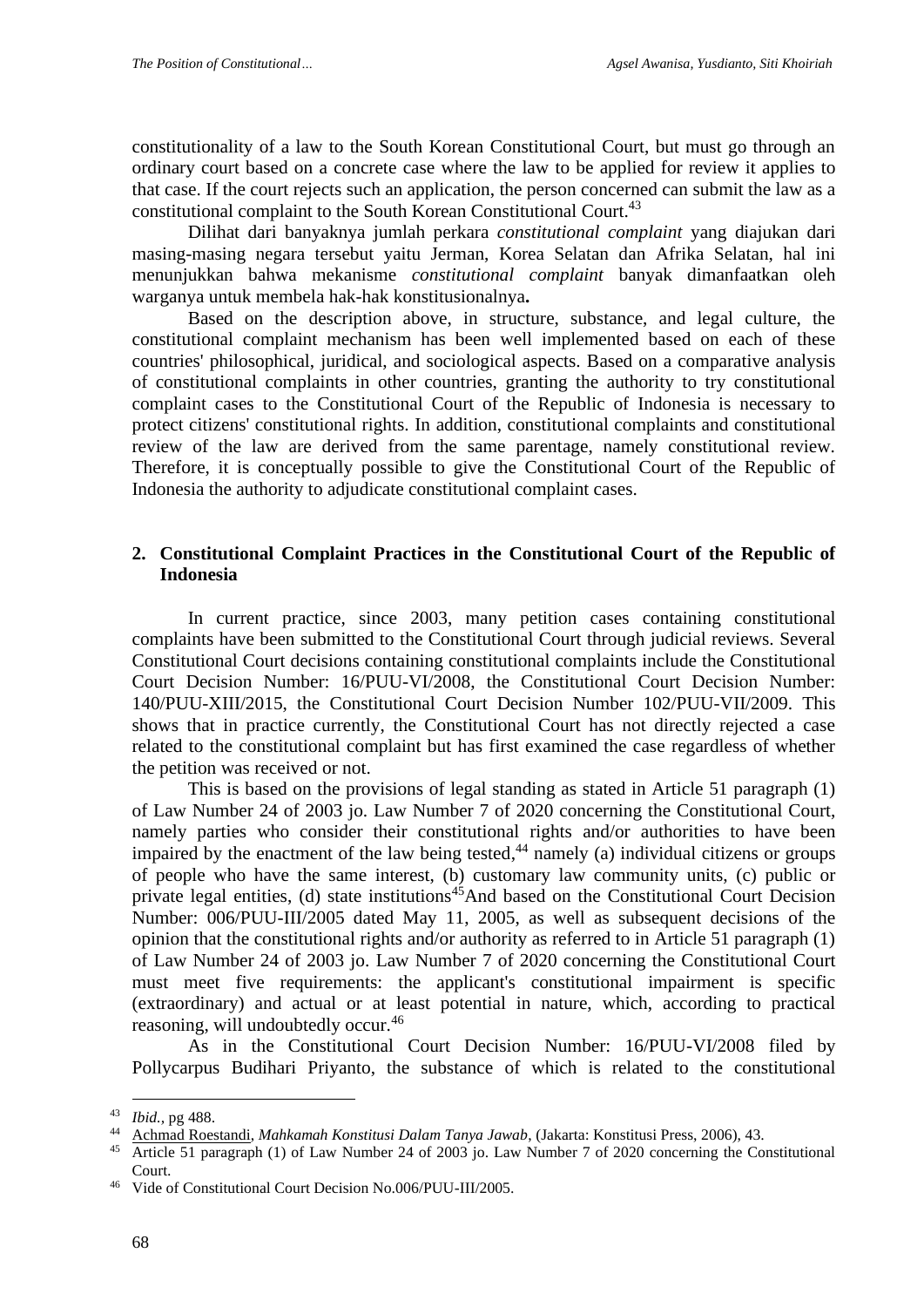complaint, namely the Supreme Court Decision which accepts the Request for Reconsideration submitted by the Prosecutor/Public Prosecutor based on a broad interpretation of the phrase "concerned" in Article 23 paragraph (1) of Law Number 4 of 2004 by ignoring Article 263 paragraph (1) of Law Number 8 of 1981 concerning Criminal Procedure Law which regulates that only the accused and their heirs are entitled to apply for a judicial review. The Petitioner submits two decisions as evidence which can show the inconsistencies that have occurred in the application of the provisions of Article 23 paragraph (1) of Law Number 4 of 2004 by the Supreme Court regarding who is entitled to apply for a Judicial Review in criminal cases so that in practice it creates law uncertainty as regulated in Article 28D paragraph (1) of the 1945 Constitution of the Republic of Indonesia and is detrimental to the Petitioner's constitutional rights. In their decision, the judge stated that the Petitioner's petition could not be accepted because the Constitutional Court did not have the authority to examine the constitutional complaint.<sup>47</sup>

In the Constitutional Court Decision Number: 140/PUU-XIII/2015 submitted by Erwin Arifin, SH, MH, the substance related to the constitutional complaint is the Decree of the East Lampung Regency KPU Number 56/Kits/KPU.Kab008.435605/2015 referring to Article 83 General Election Commission Regulation Number 9 of 2015 concerning General Election Commission Regulations concerning Nominations for the Election of Governors and Vice Governors, Regents and Vice Regents and/or Mayors and Vice Mayors, regulations based on the provisions of Article 54 paragraph (5) of Law Number 8 of 2015. Based on the provisions in the article, the Petitioner feels that this has caused a constitutional loss for the applicant because the applicant was unable to participate in the regional elections simultaneously in 2015. After all, the Deputy Regent Candidate accompanying the applicant passed away, resulting in the loss of his right to be elected in the Election of Regent and Deputy Regent of East Lampung Regency. There is an inconsistency in applying the meaning to the phrase "candidate pair" in the election stages in Law Number 8 of 2015 concerning Elections for Governors, Regents, and Mayors, which results in discriminatory treatment of candidate pairs who are declared permanently unable. In its decision, the Constitutional Court considered that it could be authorized to try. However, because the Petitioner had lost the object of the case, the Constitutional Court stated that the Petitioner's petition could not be accepted.<sup>48</sup>

Furthermore, in the Constitutional Court Decision Number 102/PUU-VII/2009 filed by Refly Harun and Maheswara Prabandono, regarding the examination of the provisions of Article 28 and Article 111 paragraph (1) of Law Number 42 of 2008 concerning the General Election of President and Vice President which requires citizens countries registered as voters or listed in the Final Voter List or *Daftar Pemilih Tetap* (DPT) to be able to vote have eliminated citizens' constitutional rights to vote. In this case there was dissatisfaction from the Petitioner with the preparation of the final voter list in the Presidential Election. This has entered into the realm of constitutional complaint stating dissatisfaction with the General Election Comission or *Komisi Pemilihan Umum* (KPU) due to negligence in drafting the DPT for the presidential election. In its decision, the Constitutional Court considers that the Petitioners' petition is conditionally constitutional, namely by stating that Article 28 and Article 111 of Law Number 42 of 2008 concerning the General Election of the President and Vice President are constitutional as long as it is interpreted as including citizens who are not registered in the DPT. with the terms and methods determined by the Constitutional Court. In this case, the Constitutional Court granted the Petitioner's petition so that voters who were not

<sup>&</sup>lt;sup>47</sup> Vide of the Constitutional Court Decision Number: 16/PUU-VI/2008.

<sup>48</sup> Vide of the Constitutional Court Decision Number: 140/PUU-XIII/2015.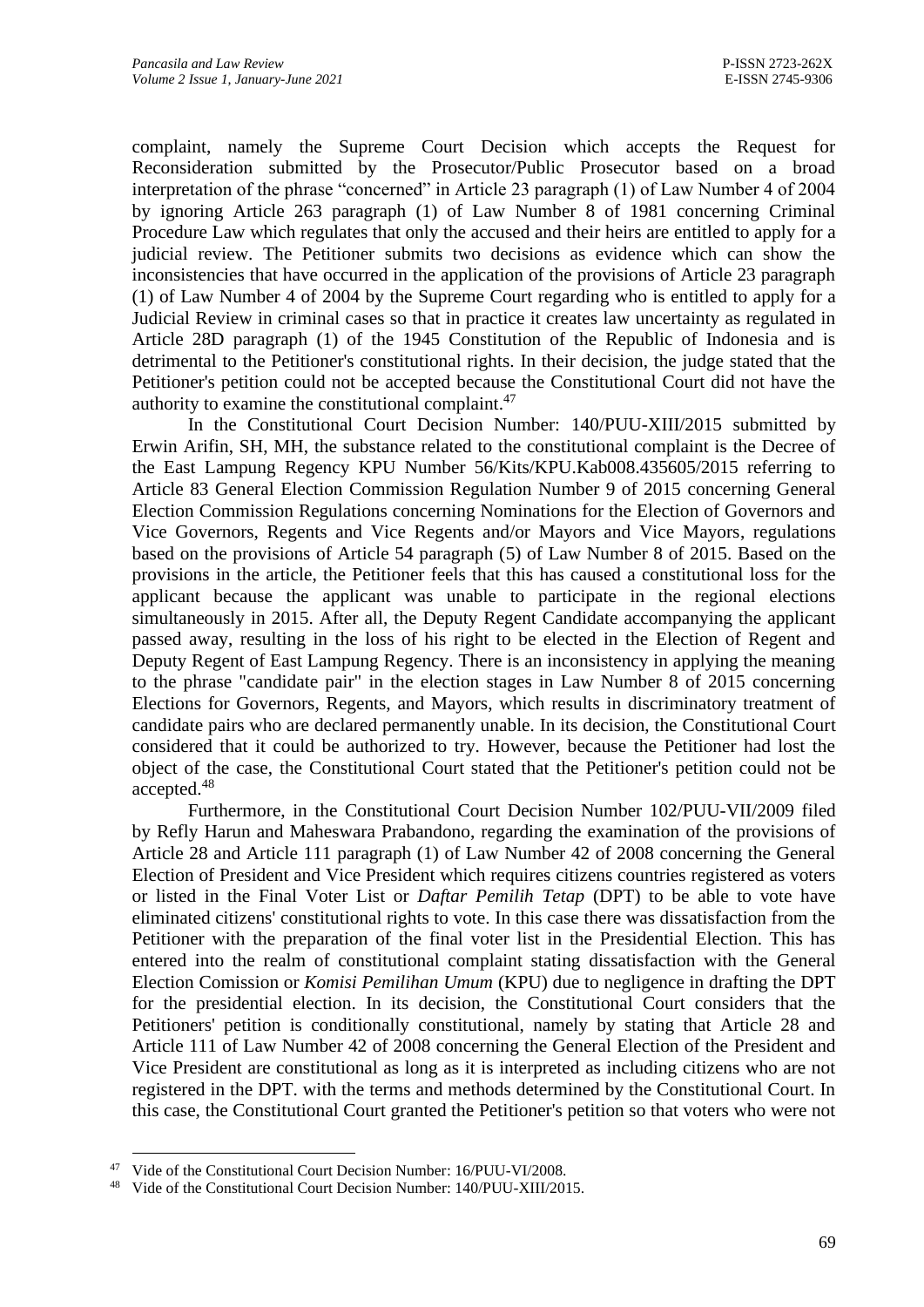registered in the DPT could only participate in the Presidential Election by showing their Identity Card or Passport.<sup>49</sup>

From the three cases above, it can be concluded that the main point of the petition is not the existence of laws that are contrary to the 1945 Constitution of the Republic of Indonesia. However, because of inconsistencies in the application of laws and negligence caused by the actions or actions of public officials or what is meant by constitutional complaint, it is submitted through a judicial review legal means.

Judging from the Constitutional Court decisions regarding these cases, it can be said that the constitutional rights of citizens have not received maximum protection in the constitutional court mechanisms currently in effect in Indonesia. Because the petition has the substance of the constitutional complaint, it is filed through legal means of judicial review. The Constitutional Court decides it with a judicial interpretation that relies on the judge's courage to decide the case. <sup>50</sup> Thus, decisions on cases with the substance of constitutional complaint tend to be casuistic in nature, so there is no legal certainty. This can be seen in the decisions of the cases above. In the Constitutional Court Decision Number: 16/PUU-VI/2008, the Constitutional Court rejected it because it did not have this authority. However, in the Constitutional Court Decision Number: 140/PUU-XIII/2015 and Constitutional Court Decision Number 102/PUU-VII/2009, the Constitutional Court has the authority to hear and decide the case. Even in the Constitutional Court Decision Number 102/PUU-VII/2009, the Constitutional Court, in its decision, granted the petition.

In its development, the Constitutional Court decisions in resolving such cases sometimes expand the Interpretation of the Constitutional Court decisions, which are not only limited to declaring a law contrary to the 1945 Constitution of the Republic of Indonesia but by declaring it contrary to the law. The Constitution of the Republic of Indonesia Year 1945 is conditionally or contrary to the exception called conditionally unconstitutional (contrary to the constitution conditionally) or states conditionally constitutional (still valid if the Constitutional Court's conditions are implemented called as conditional constitutional). Decisions of the Constitutional Court, which are conditionally constitutional, consider the practice or implementation of a norm.<sup>51</sup> This can be seen from the Constitutional Court Decision Number 102/PUU-VII/2009 submitted by Refly Harun, whose decision was accepted by the Constitutional Court. In its decision, the Constitutional Court considered that the Petitioners' petition was conditionally constitutional. This is in line with the dissenting opinion of the constitutional judges H. Harjono and H. Abdul Mukthie Fadjar in the Constitutional Court Decision Number: 16/PUU-VI/2008 proposed by Pollycarpus Budihari Priyanto.

As such, the Constitutional Court has practiced constitutional complaint resolution in several matters addressed. Although in fact, it was not explicitly given such authority to the Constitutional Court to adjudicate it. However, it is limited only if what is detrimental is the law and does not include actions of the government or institutions which are not based on law but based on actions or provisions under the law.

# **3. Adaptation of Constitutional Complaint in the Authority of the Constitutional Court**

The current tendency is that the cases submitted to the Indonesian Constitutional Court are constitutional complaint cases. However, because there are no legal means to facilitate this

<sup>49</sup> Vide of the Constitutional Court Decision Number 102/PUU-VII/2009.

<sup>50</sup> I Dewa Gede Palguna*, Pengaduan Konstitusional (Constitutional Complaint)...,* pg. 280.

<sup>51</sup> Hamdan Zoelva, *Op. Cit*., pg. 161.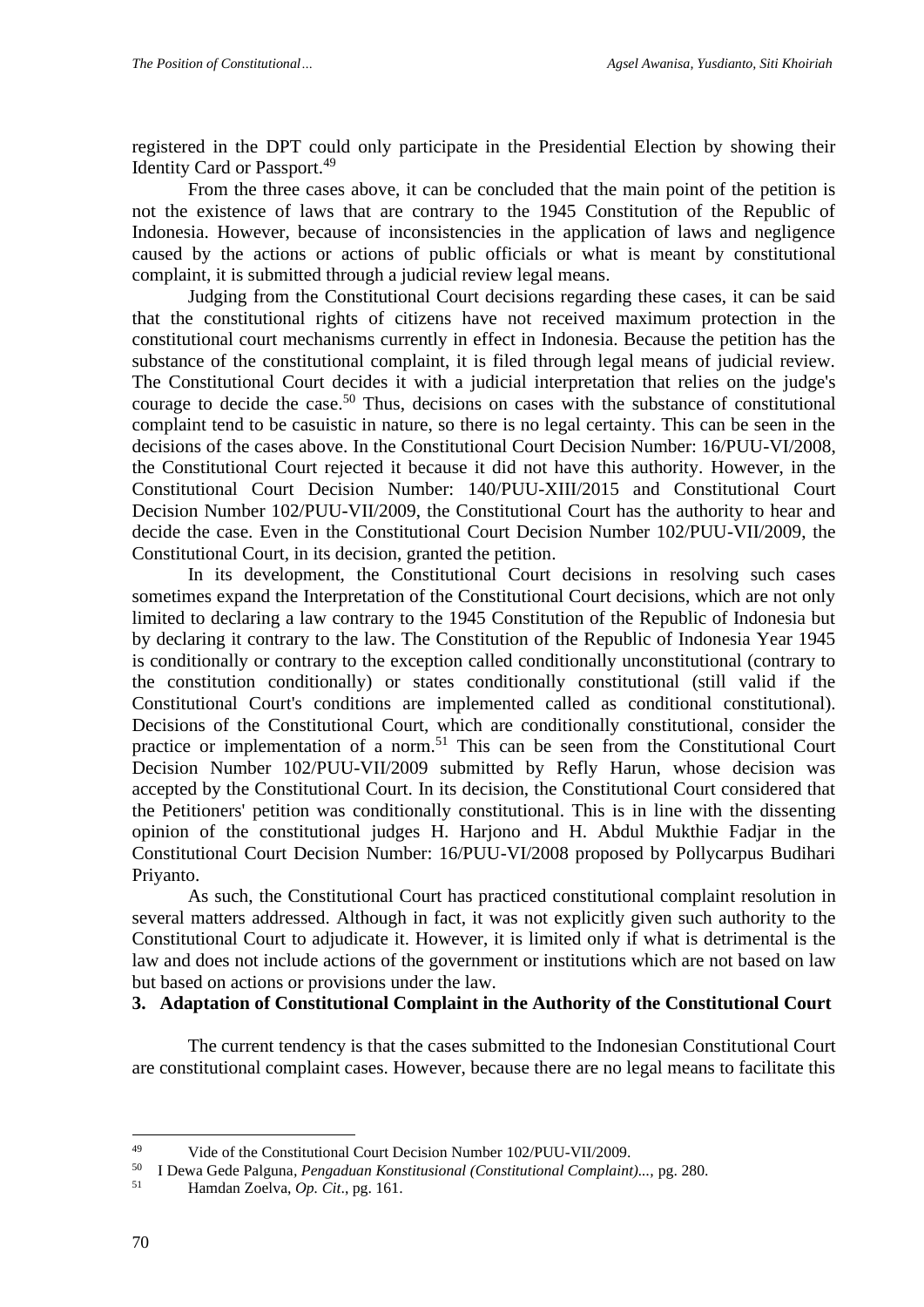problem, the petitioners have changed the form by wrapping the constitutional complaint case through the constitutional review method. $52$ 

Thus, there are many cases of judicial review that are not accepted because the main point of the petition is not against the rules in the law that are contrary to the constitution, but problems related to the implementation of laws, government policies that violate constitutional rights, contradictory public court decisions and alleged irregularities in law enforcement, which are several cases of judicial review at the Constitutional Court which in substance are more in the direction of a constitutional complaint, where the application of the rules of the law causes the violation of one's constitutional rights.<sup>53</sup>

The enactment of a law does not only potentially violate violations of the constitutional rights of the community, but the rights of citizens, of course, also have the potential to be harmed by actions (policies) issued by the executive (government), The House of Representatives of the Republic of Indonesia or *Dewan Perwakilan Rakyat* (DPR) (legislative), as well as violations issued by the judicial authority. So that by only providing a constitutional review mechanism, this could cause the protection of the constitutional rights of citizens to be not maximal and lead to a legal vacuum. Therefore, it is necessary to have a constitutional complaint mechanism to protect the constitutional rights of citizens effectively.

The effectiveness and success of law enforcement must touch the three components of law delivered by Lawrence M. Friedman, which include: (a) legal structure, (b) legal substance, (c) legal culture.<sup>54</sup> Therefore, concerning the urgency of using a constitutional complaint mechanism, at least several things can be used as a basis for reasons, namely:

#### **1) Structural Factors**

The concept of a rule of law and a democratic state has brought the principle of separation or division of power into separate organs: the legislative, executive, and judiciary.<sup>55</sup> This division or separation of powers is often known as "trias politica". The concept of trias politica put forward by Montesquieu, written in his book *L'esprit des Lois* (the spirit of laws), offers a concept of state life by separating power which is expected to limit power so that there is no concentration of power in one hand which will lead to authority abuse.<sup>56</sup> As a judicial institution, the position of the Constitutional Court in the Indonesian constitutional system is part of the judicial power and has an equal position with the Supreme Court.<sup>57</sup> Based on Article 24C of the 1945 Constitution of the Republic of Indonesia and elaborated by Law Number 24 of 2003 jo. Law Number 7 of 2020

<sup>52</sup> Heru Setiawan, "MEMPERTIMBANGKAN CONSTITUTIONAL COMPLAINT SEBAGAI KEWENANGAN MAHKAMAH KONSTITUSI," *Lex Jurnalica* 14, no. 1 (2017): 146952, https://www.neliti.com/publications/146952/.

<sup>53</sup> Hamdan Zoelva, *Op.Cit*., pg. 161.

<sup>54</sup> Lutfil Ansori, "REFORMASI PENEGAKAN HUKUM PERSPEKTIF HUKUM PROGRESIF," *Jurnal Yuridis* 4, no. 2 (January 11, 2018): 148–63, https://ejournal.upnvj.ac.id/index.php/Yuridis/article/view/244. <sup>55</sup> Nugroho Rahmat, "URGENSI PENGATURAN PERKARA CONSTITUTIONAL COMPLAINT DALAM KEWENANGAN MAHKAMAH KONSTITUSI," *Novelty* 7, no. 1 (2016): 11–24, https://core.ac.uk/download/pdf/205738486.pdf.

<sup>56</sup> Efi Yulistyowati, Endah Pujiastuti, and Tri Mulyani, "Penerapan Konsep Trias Politica Dalam Sistem Pemerintahan Republik Indonesia : Studi Komparatif Atas Undang–Undang Dasar Tahun 1945 Sebelum Dan Sesudah Amandemen," *Jurnal Dinamika Sosial Budaya* 18, no. 2 (2017): 328–38, https://doi.org/10.26623/jdsb.v18i2.580.

<sup>57</sup> Ahmad Saleh, Armen Yasir, Budiyono, Martha Riananda, Muhammad Iwan Satriawan, Muhtadi, Rudy, Yulia Neta, Yusdianto, Yusnani Hasyim Zum dan Zulkarnain Ridlwan, *Hukum Tata Negara*, (Bandar Lampung: CV Anugrah Utama Raharja, 2018), 210.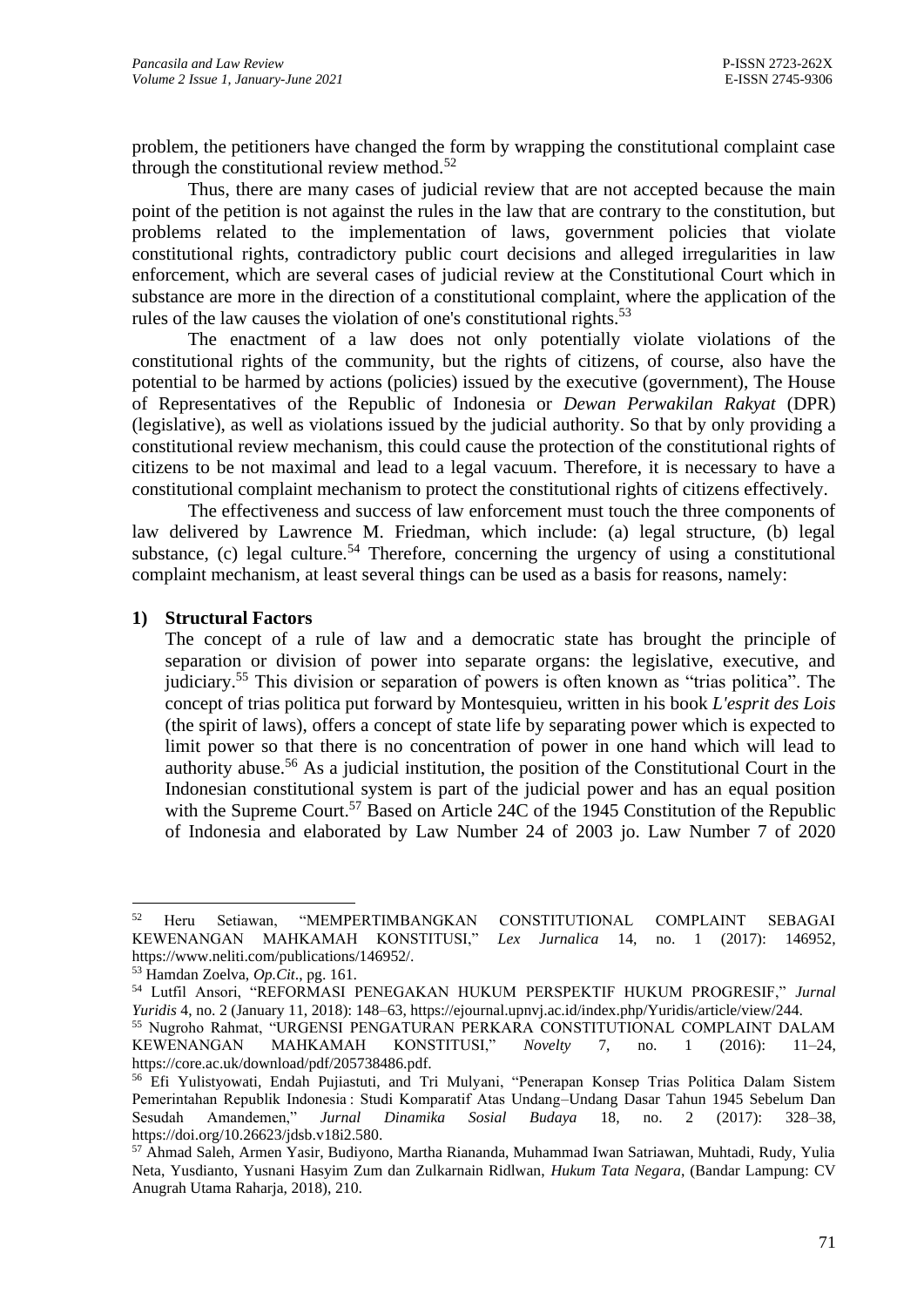concerning the Constitutional Court, the Constitutional Court has several powers, namely:<sup>58</sup>

- 1) Reviewing the law against the 1945 Constitution of the Republic of Indonesia.
- 2) To decide on disputes over the authority of state institutions whose authority is granted by the constitution.
- 3) Deciding to dissolve political parties.
- 4) Resolving disputes over the results of general elections.

The theoretical adherence to the authority to adjudicate constitutional complaint cases at the Constitutional Court can also be explained based on the characteristics or characteristics of the Constitutional Court as an organ or institution that is given the function to carry out the constitutional review. The function of the Constitutional Court as the guardian of the constitution cannot be separated from the authority of the Constitutional Court to adjudicate constitutional complaint cases because a constitutional complaint is one of the mechanisms to protect the constitutional rights of citizens. In contrast, constitutional rights themselves are an inseparable part of the constitution or the 1945 Constitution of the Republic of Indonesia. If the Constitutional Court is said to be the guardian of the basic constitution or the constitution, he also automatically safeguards constitutional rights.<sup>59</sup>

#### **2) Substantial Factors**

*Constitutional complaint* merupakan bagian dari persoalan yang lebih luas yakni persoalan pengujian konstitusionalitas (*constitutional review*). Dalam konteks pengujian konstitusional, ada bentuk lain yang memiliki kemiripan dengan *constitutional complaint* yaitu adalah pengujian konstitusionalitas undang-undang (*judicial review*) atau yang sering disamakan dengan istilah *constitutional review.<sup>60</sup>*

The difference between judicial review and constitutional complaint is not a fundamental difference because it starts from the same theoretical foundation, namely the theory of the function or task of constitutional review. However, substantively, judicial review and constitutional complaint must be distinguished. In this case, judicial review and constitutional complaint must be distinguished because the judicial review object is the law, while the constitutional complaint that becomes the object is the act or negligence of public officials or the law. In the judicial review, the issue is the norm or the making of law contrary to the constitution, including whether it is against constitutional rights. Whereas in the constitutional complaint, the issue is that acts or negligence of public officials have violated the constitutional rights of the Petitioner. <sup>61</sup> The difference in characteristics between the constitutional review and constitutional complaint also lies in the implications of the decision. The impact is that the law is canceled, while constitutional complaint implies that it directly impacts the parties or petitioners in litigation and becomes a reference for previous decisions. So it can be concluded that the constitutional complaint did not directly impact erga ormes, or the article was canceled immediately.<sup>62</sup>

<sup>58</sup> Nanang Sri Darmadi, "KEDUDUKAN DAN WEWENANG MAHKAMAH KONSTITUSI DALAM SISTEM HUKUM KETATANEGARAAN INDONESIA," *Jurnal Hukum* 28, no. 2 (May 17, 2020): 1088, https://doi.org/10.26532/jh.v28i2.9783.

<sup>59</sup> I Dewa Gede Palguna, *Pengaduan Konstitusional (Constitutional Complaint )...Op.Cit.,* pg. 314. <sup>60</sup> *Ibid.,* pg. 247.

<sup>61</sup> I Dewa Gede Palguna, *Pengaduan Konstitusional (Constitutional Complaint )...Op.Cit.,* pg. 153.

<sup>62</sup> *Ibid.* pg. 9.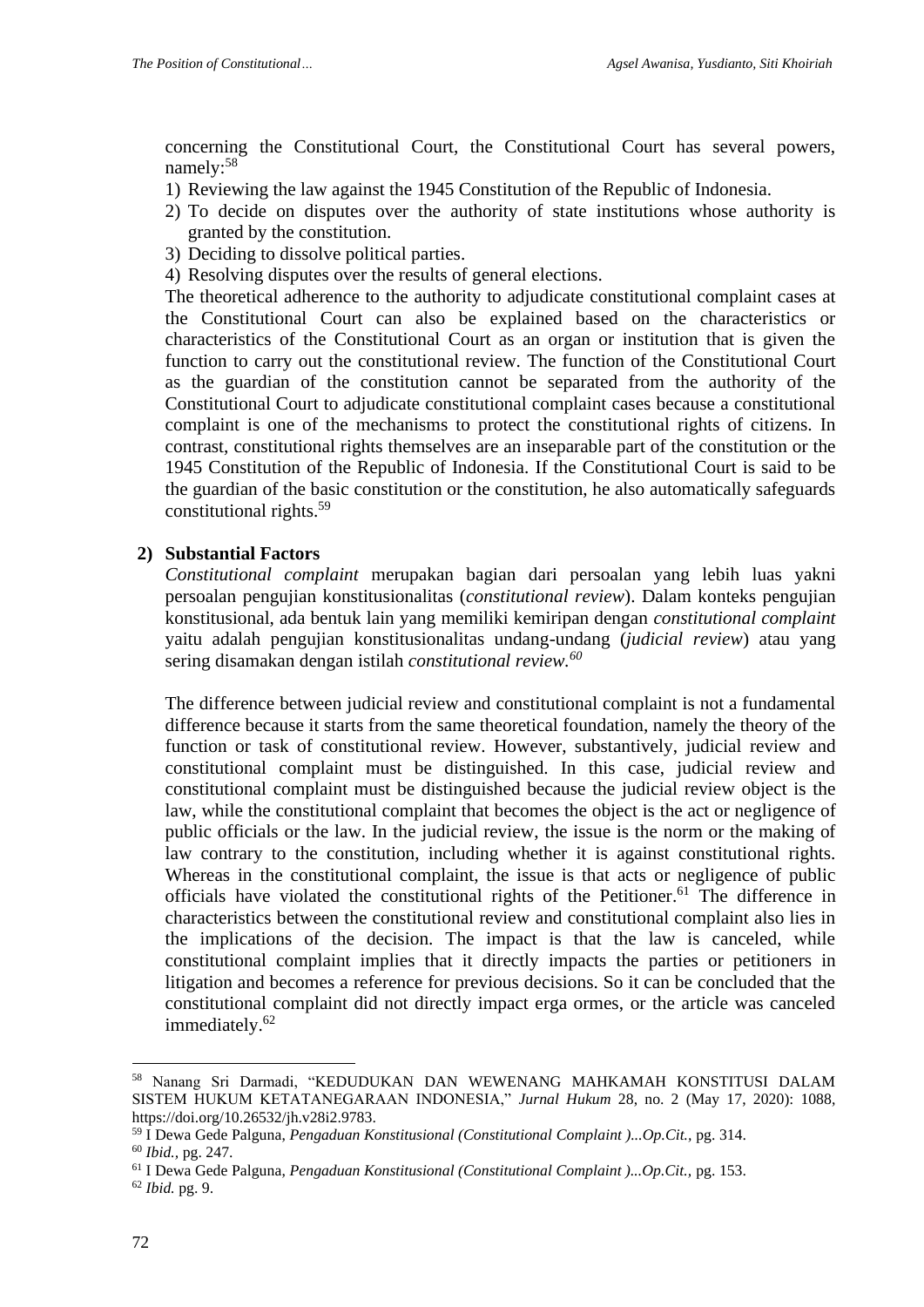In Indonesia, although normatively, the constitutional review mechanism is limited to canceling laws that contradict the 1945 Constitution of the Republic of Indonesia (judicial review), substantially many petitioners have submitted a constitutional review that contains a petition for constitutional complaint.<sup>63</sup> So that many requests cannot be accepted.

# **3) Legal Culture Factors**

Based on Pan Mohamad Faiz's investigation of letters and requests received by the Registrar's Office of the Constitutional Court during 2005, 48 letters or requests could be categorized as a constitutional complaint. That number is three times the number of requests for judicial review submitted to the Constitutional Court in the same year.<sup>64</sup>

Based on these data, it can be seen that in practice, currently, cases that are submitted to the Constitutional Court tend to be constitutional complaint cases. However, due to the absence of any means to facilitate this problem, the applicants changed the form by wrapping the constitutional complaint case through the judicial review method. So it cannot be said explicitly that this is a constitutional complaint but rather a pseudo judicial review.<sup>65</sup> This has led to a vacuum and legal uncertainty in defending the constitutional rights of citizens as a result of the unconstitutionality of the actions of public officials. So it is necessary to give the authority for constitutional complaint at the Constitutional Court of the Republic of Indonesia.

As stated by Satjipto Raharjo, the progressive legal basis is based on two main assumptions. First, the law is for humans, not the other way around. Second, law is not an absolute institution in a final way because the law is always in a continuous process. Therefore, the constitutional complaint mechanism is not something that exists and is even a logical need to be accommodated or implemented in Indonesia and is necessary for the development of state living in a progressive, responsive and sustainable manner.<sup>66</sup>

In connection with the reasons for the structure, substance, and legal culture above, it can be seen that the Constitutional Court has the authority to try constitutional complaint cases as demands theoretically as well as empirically. For this reason, a firm arrangement is needed regarding constitutional complaints so that it can provide legal certainty for citizens who feel that their constitutional rights have been impaired. In making arrangements regarding the constitutional complaint mechanism, it can be done in three ways, namely:<sup>67</sup>

- Amendments to the 1945 Constitution of the Republic of Indonesia, which are procedurally contained in Article 37 of the 1945 Constitution of the Republic of Indonesia. <sup>68</sup>
- 2. Legislative Interpretation is an authentic interpretation or official Interpretation carried out by many legislators on several definitions in the law and specific terms used in the

<sup>63</sup> Zaka Firma Aditya*, Op.Cit.,* pg. 45.

<sup>64</sup> http://Panmohamadfaiz.com., accessed on April 12, 2020.

<sup>65</sup> *Ibid.*

<sup>66</sup> Asmaeny Azis Izlindawati, *Constitutional Complaint Dan Constitutional Question Dalam Negara Hukum*, (Jakarta: Prenadamedia Group, 2018), 207.

<sup>67</sup> Nilwan Wize et al., "JAMINAN HAK-HAK KONSTITUSIONAL WARGA NEGARA (THE PROTECTOR OF CITIZEN'S CONSTITUTIONAL RIGHT) DENGAN IMPLEMENTASI CONSTITUTIONAL COMPLAINT MELALUI MAHKAMAH KONSTITUSI DI NEGARA KESATUAN REPUBLIK INDONESIA (STUDI PELAKSANAAN CONSTITUTIONAL COMPLAINT DI KOREA SELATAN)," *DIPONEGORO LAW REVIEW*, vol. 5 (Program Studi S1 Ilmu Hukum, Fakultas Hukum, Universitas Diponegoro, March 10, 2016), https://ejournal3.undip.ac.id/index.php/dlr/article/view/10809.

<sup>68</sup> Pasal 37 Undang-Undang Dasar Negara Republik Indonesia Tahun 1945.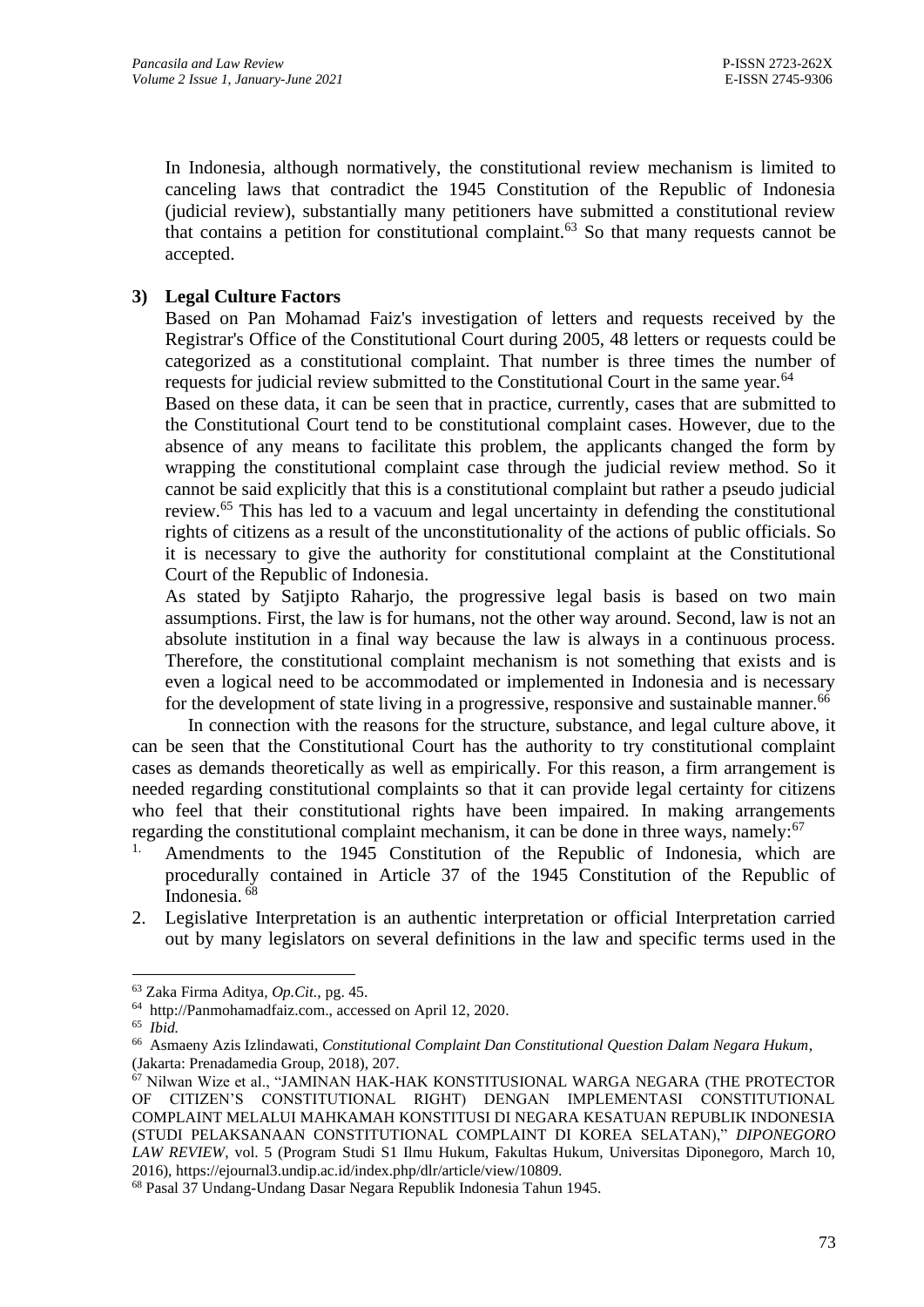laws they have made.<sup>69</sup> In terms of authentic Interpretation, law-forming institutions have done this through Law Number 22 of 2007 concerning General Election Administrators by broadening the meaning of elections. Where elections are not only limited to elections to elect members of the DPR, DPD, President and Vice President, as well as DPRD as explicitly stated in Article 22E paragraph (2) of the 1945 Constitution of the Republic of Indonesia, but also the election of Regional Heads and Vice Regional Heads. With the existence of an authentic interpretation such as the case above, which lawmaking institutions carry out towards the expansion of the meaning of elections, the transfer of authority to adjudicate general election disputes for Regional Heads and Deputy Regional Heads from the Supreme Court to the Constitutional Court of the Republic of Indonesia is legally possible.<sup>70</sup>

Suppose the authority to adjudicate or decide on a constitutional complaint case is to be added to the authority of the Constitutional Court of the Republic of Indonesia through a legislative interpretation. In that case, this can be done through an amendment to Law Number 24 of 2003 jo. Law Number 7 of 2020 concerning the Constitutional Court. In this amendment, the legislators provide authentic Interpretation or formal Interpretation of the meaning of "law" and "judicial review of the 1945 Constitution of the Republic of Indonesia" where the meaning of "law" is as long as it relates to the issue of review. Constitutionality is defined as covering all forms of laws and regulations that have a regulatory nature. Meanwhile, the definition of "judicial review of the 1945 Constitution of the Republic of Indonesia" is defined as covering the constitutionality test of statutory norms and the constitutionality of acts or negligence of public officials in carrying out customary laws.<sup>71</sup>

3. Judicial Interpretation is an interpretation through a judiciary interpreted as a theory or method of thinking about how a court should provide a legal interpretation of a law, especially the constitution.<sup>72</sup> The authority to adjudicate and decide on constitutional complaint cases will be "granted" to the Constitutional Court of the Republic of Indonesia through the judicial Interpretation by the Constitutional Court of the Republic of Indonesia itself can be exercised through concrete cases submitted to it, through the Constitutional Court declaring itself authorized to hear and decide on constitutional complaint cases arises because of the actions of public officials who misinterpret the intent of the law or neglect to carry out what is required by law.<sup>73</sup> However, suppose the Constitutional Court adheres to the standpoint of original intent, of course. In that case, the Constitutional Court will be declared unacceptable because there was no intention of the drafters of the 1945 Constitution of the Republic of Indonesia to grant constitutional complaint authority to the Constitutional Court.<sup>74</sup>

Based on the description above, the Constitutional Court of the Republic of Indonesia has currently applied a judicial interpretation to judge applications with the substance of the constitutional complaint. However, it is ineffective because there is no precise regulation regarding a constitutional complaint mechanism, so it does not provide legal certainty in

<sup>69</sup> I Dewa Gede Palguna, *Pengaduan Konstitusional (Constitutional Complaint )...Op.Cit.,* pg. 600.

<sup>70</sup> *Ibid.* pg. 603.

<sup>71</sup> *Ibid.*

<sup>72</sup> *Ibid.* pg. 605.

<sup>73</sup> *Ibid.* pg. 648.

<sup>74</sup> Galuh Candra Purnamasari, "UPAYA HUKUM TERHADAP PELANGGARAN HAK-HAK KONSTITUSIONAL WARGA NEGARA MELALUI PENGADUAN KONSTITUSIONAL (CONSTITUTIONAL COMPLAINT)," *Veritas et Justitia* 3, no. 2 (December 26, 2017): 244–69, https://doi.org/10.25123/vej.2668.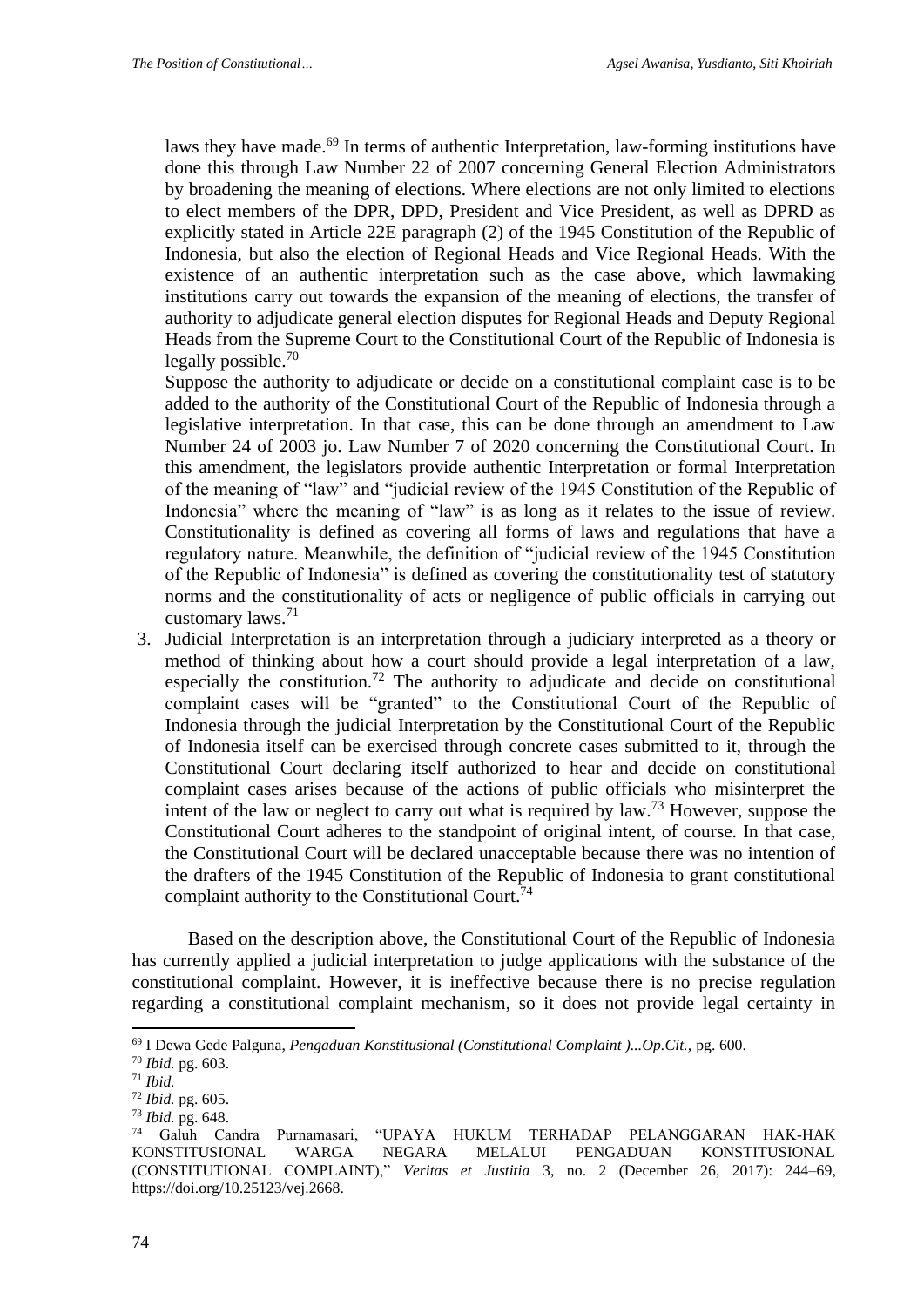adjudicating this matter. Therefore, the authority to adjudicate constitutional complaint to the Constitutional Court needs to be established legally and formally, namely by changing the formulation imitatively to the 1945 Constitution, which regulates the authority of the Constitutional Court into an open-ended formula so that it opens the possibility for additional authority to be carried out through the provisions of the law, namely by amending it by adding only one phrase, namely "other powers granted by law".

Suppose the amendments to the 1945 Constitution are quite challenging to implement. In that case, while this has become a very urgent need, the additional authority can be done by amending Law Number 24 of 2003 jo. Law Number 7 of 2020 concerning the Constitutional Court, where previously the Constitutional Court had four powers and one obligation, was given "additional" powers to handle the constitutional complaint, wherein the law explains the Interpretation that the meaning of the judicial review is expanded to include constitutional complaint in actions or negligence of officials which result in violation of constitutional rights. So with that, at least the constitutional complaint mechanism can be used by the Constitutional Court to guarantee legal certainty for the protection of the constitutional rights of citizens.

If in the future constitutional complaint will be adopted into the authority of the Indonesian Constitutional Court, of course, there will be its impacts and challenges for the Constitutional Court, namely:

- 1. Concerns about the accumulation of cases in the Constitutional Court of the Republic of Indonesia. During the discussion of the amendments to the 1945 Constitution of the Republic of Indonesia, there was a proposal for constitutional complaint as one of the powers of the Constitutional Court, as stated by I Dewa Gede Palguna in the plenary meeting of the ad hoc MPR RI committee in the amendment to the 1945 Constitution of the Republic of Indonesia in dated June 8, 2000. The proposal was not approved based on various considerations, among others, because the main objective of establishing the Constitutional Court was as a judicial review institution of laws against the 1945 Constitution of the Republic of Indonesia.<sup>75</sup>
- 2. The authority of constitutional review has been able to become a way of resolving the constitutional complaint. Many applications for the constitutional complaint category were granted by the Constitutional Court using the conditionally constitutional decision model. <sup>76</sup>

In anticipating a massive increase in the caseload, the following steps can be taken. First, all applications submitted must pass through all available legal remedies (exhausted). Second, the applicant must submit the petition which has been directly affected and suffered constitutional harm (directly suffered). Third, it is necessary to provide a grace period to submit a request for a constitutional complaint with an alternative of six weeks to twelve weeks. Apart from these three steps, it is necessary to first strengthen the institutional structure by increasing the number of constitutional judges and judge researchers. Fourth, in terms of procedural law, the Constitutional Court must also specifically prepare procedures for handling cases of constitutional complaint in advance. For example, forming a panel of judges to handle constitutional complaint cases and creating stages such as a dismissal process.<sup>77</sup>

<sup>75</sup> Hamdan Zoelva, *Loc.Cit*., pg. 159.

<sup>76</sup> [https://yancearizona.files.wordpress.com/2008/11/di-balik-konstitusionalitas-bersyarat-putusan-mk\\_final.pdf,](https://yancearizona.files.wordpress.com/2008/11/di-balik-konstitusionalitas-bersyarat-putusan-mk_final.pdf) diakses pada tanggal 17 Februari 2020, pukul 07.00 WIB.

<sup>77</sup> Pan Mohamad Faiz, "*Masa Depan Constitutional Complaint*", Konstitusi, No.165, (2020): 117.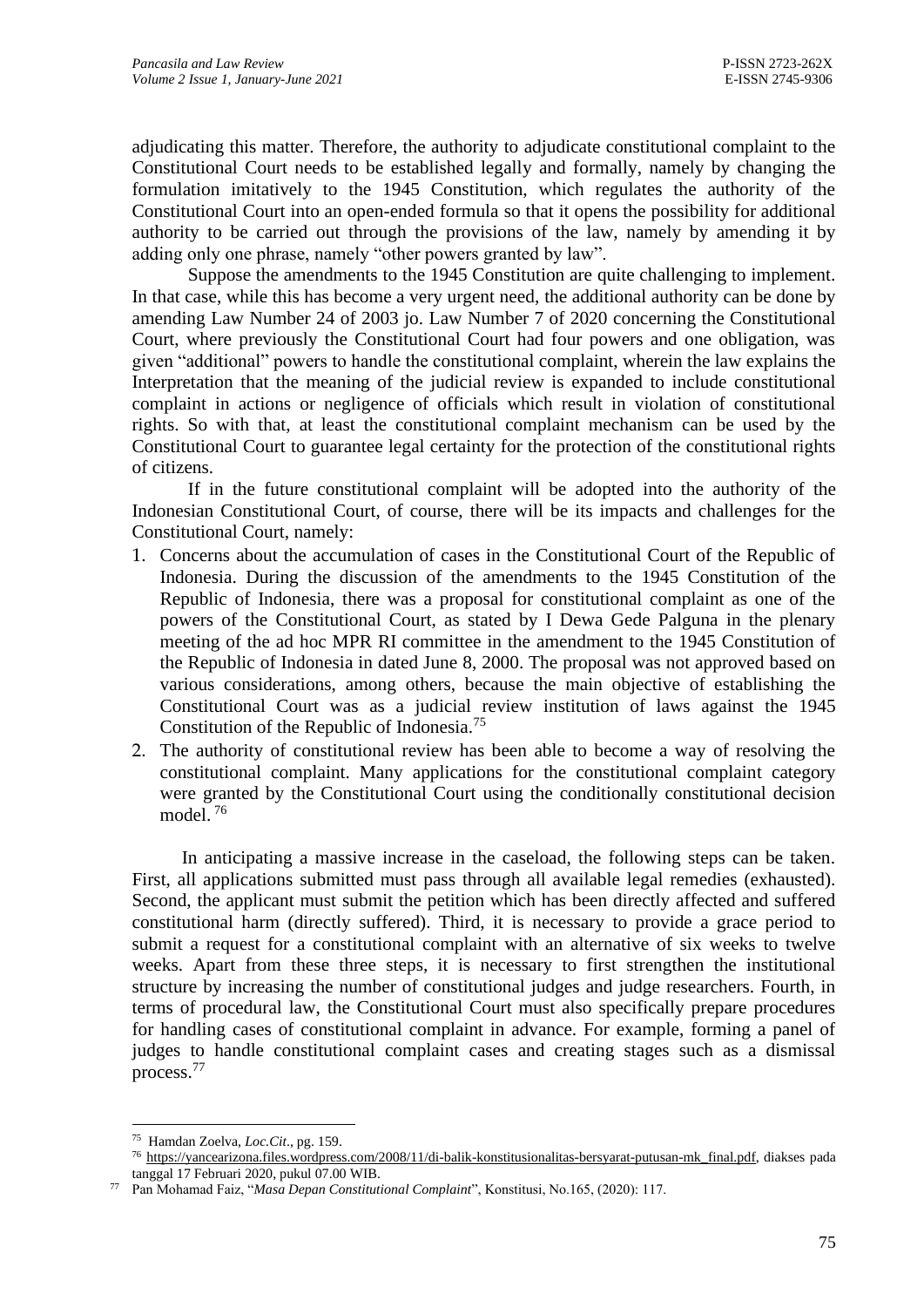Based on the description above, a constitutional complaint mechanism is a necessity both theoretically and empirically. This can be seen from the structure, substance, and legal culture, which shows the urgency of using a constitutional complaint mechanism*.* Thus, the adaptation of constitutional complaint to the authority of the Constitutional Court of the Republic of Indonesia needs to be carried out by making amendments to Law Number 24 of 2003 jo. Law Number 7 of 2020 concerning the Constitutional Court. If, in the future, a constitutional complaint mechanism is implemented at the Constitutional Court of the Republic of Indonesia, of course, there will be various challenges that must be faced. However, this can be anticipated by preparing a suitable mechanism and procedural law in handling cases of a constitutional complaint.

#### **C. Conclusion**

Based on the research results, it is concluded: Based on a comparative analysis of constitutional complaints in other countries, namely Germany, South Korea, and South Africa, the constitutional complaint mechanism has been well implemented and regulated in the regulations of each of these countries. Conceptually, it is possible to give authority to the Constitutional Court of the Republic of Indonesia to adjudicate a constitutional complaint case.With the authority of the Constitutional Court of the Republic of Indonesia not yet regulated to handle a constitutional complaint, in practice cases with constitutional complaint substance such as the Constitutional Court Decision Number: 16/PUU-VI/2008, The Constitutional Court Decision Number: 140/PUU-XIII/2015, and the Constitutional Court Decision Number: 102/PUU-VII/2009 requested by changing the form by wrapping the constitutional complaint case through the judicial review method. This causes the protection of citizens' constitutional rights not fulfilled. There is an adaptation of constitutional complaint to the authority of the Constitutional Court, which is attached to the consideration of the structure, substance, and culture of the law, so that there is a need for a constitutional complaint mechanism to be provided legally and formally in protecting the constitutional rights of citizens. The author provides suggestions: The constitutional complaint mechanism in Indonesia can adopt a constitutional complaint mechanism in other countries such as Germany, South Africa, and South Korea. There needs to be the courage of judges to decide cases by consistently carrying out a judicial interpretation of cases with the substance of the constitutional complaint. It needs to be given the authority to examine, try, and decide on constitutional complaint cases to the Constitutional Court of the Republic of Indonesia by making amendments to Law Number 24 of 2003 jo. Law Number 7 of 2020 concerning the Constitutional Court.

#### **Bibliopgraphy**

#### **A. Book**

- Ahmad Saleh, Armen Yasir, Budiyono, Martha Riananda, Muhammad Iwan Satriawan, Muhtadi, Rudy, Yulia Neta, Yusdianto, Yusnani Hasyim Zum dan Zulkarnain Ridlwan. *Hukum Tata Negara*. Bandar Lampung. CV. Anugrah Utama Raharja. 2018.
- Asshiddiqie, Jimly dan Ahmad Syahrizal. *Peradilan Kontitusi di 10 Negara*. Jakarta: Sinar Grafika. 2012.
- Faiz, Pan mohammad dan Luthfi Chakim. *Peradilan Konstitusi Perbandingan Kelembagaan dan kewenangan konstitusional di Asia.* Depok: PT. Raja Grafindo Persada. 2020.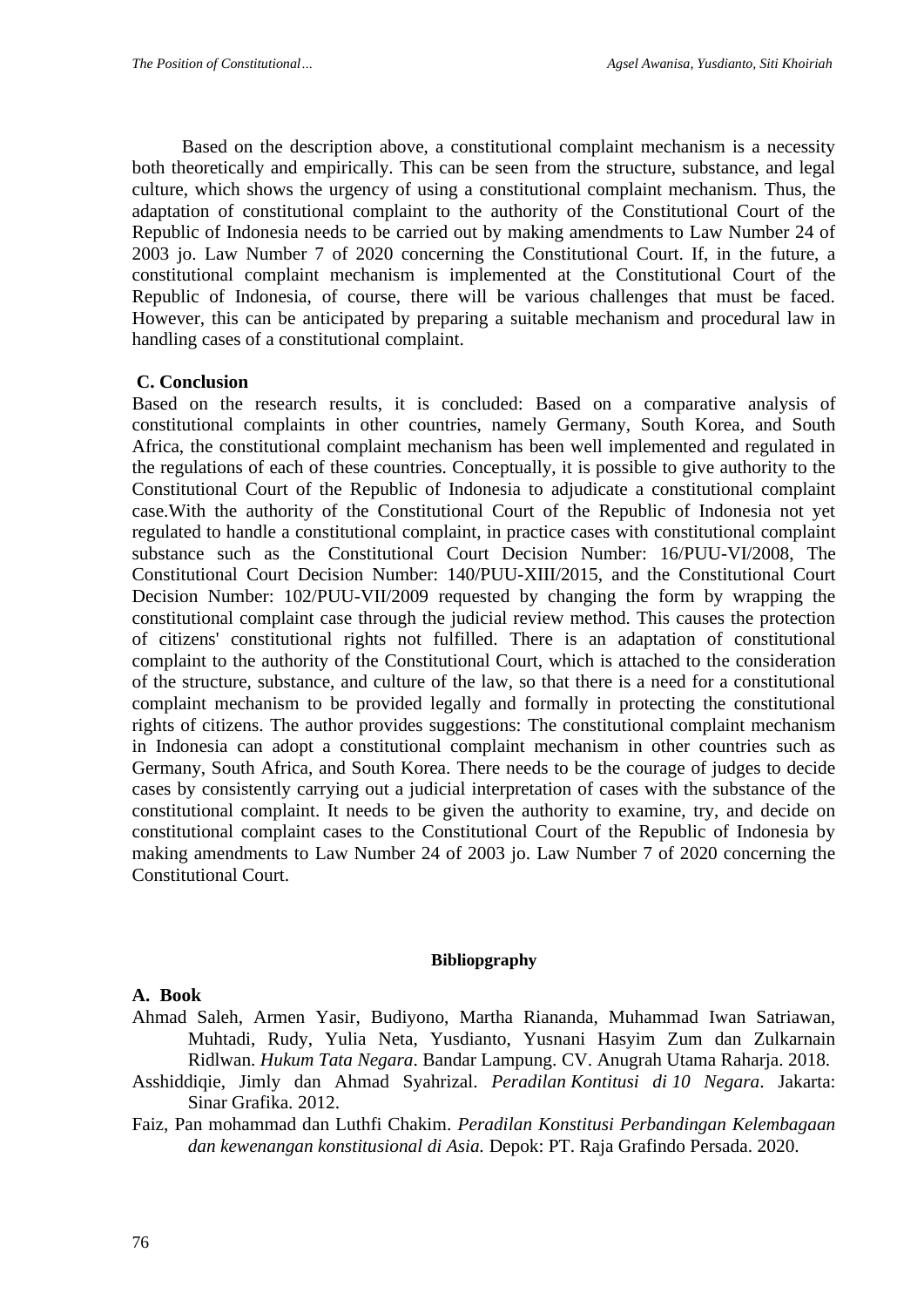- Izlindawati, Asmaeny Azis. *Constitutional Complaint Dan Constitutional Question Dalam Negara Hukum*. Jakarta: Prenadamedia Group. 2018.
- Marzuki, H. M. Laica. *Pengaduan Konstitusional (Constitutional Complaint), Sebuah Gagasan Cita Hukum, dalam Menjaga Denyut Konstitusi; Refleksi Satu Tahun Mahkamah Konstitusi*. Jakarta: Konstitusi Press. 2004.
- Marzuki, Peter Mahmud. *Penelitian Hukum*. Jakarta: Kencana Prenada Media Group. 2012.
- Palguna, I Dewa Gede. *Pengaduan Konstitusional (Constitutional Complaint) Upaya Hukum Terhadap Pelanggran Hak Hak Konstitusional Warga Negara.* Jakarta: Sinar Grafika. 2013.
- Roestandi, Ahmad. *Mahkamah Konstitusi Dalam Tanya Jawab*. Jakarta: Konstitusi Press. 2006.
- Wiranata, I Gede A.B. *Metode Penelitian Dan Penulisan Ilmiah Bidang Hukum*. Bandar Lampung: Zam Zam Tower. 2017.

#### **B. Journal and Article**

- Ansori, Lutfil. "REFORMASI PENEGAKAN HUKUM PERSPEKTIF HUKUM PROGRESIF." *Jurnal Yuridis* 4, no. 2 (January 11, 2018): 148–63. https://ejournal.upnvj.ac.id/index.php/Yuridis/article/view/244.
- Candra Purnamasari, Galuh. "UPAYA HUKUM TERHADAP PELANGGARAN HAK-HAK KONSTITUSIONAL WARGA NEGARA MELALUI PENGADUAN KONSTITUSIONAL (CONSTITUTIONAL COMPLAINT)." *Veritas et Justitia* 3, no. 2 (December 26, 2017): 244–69. https://doi.org/10.25123/vej.2668.
- Dannemann Gerhard. "Constitutional Complaints: The European Perspective." *The International and Comparative Law Quarterly* 43, no. 1 (1994). https://www.jstor.org/stable/760826?seq=1.
- Darmadi, Nanang Sri. "KEDUDUKAN DAN WEWENANG MAHKAMAH KONSTITUSI DALAM SISTEM HUKUM KETATANEGARAAN INDONESIA." *Jurnal Hukum* 28, no. 2 (May 17, 2020): 1088. https://doi.org/10.26532/jh.v28i2.9783.
- Fajarwati, Meirina. "UPAYA HUKUM UNTUK MELINDUNGI HAK KONSTITUSIONAL WARGA NEGARA MELALUI MAHKAMAH KONSTITUSI." *Legislasi Indonesia* 13, no. 3 (2016). https://e-jurnal.peraturan.go.id/index.php/jli/article/view/129.
- Guyanie, Gugun El. "URGENSI PENGUJIAN CONSTITUTIONAL COMPLAINT OLEH MAHKAMAH KONSTITUSI REPUBLIK INDONESIA." *Jurnal Agama Dan Hak Azazi Manusia* 3, no. 1 (2013). http://202.0.92.5/syariah/inright/article/viewFile/1259/1087.
- Isra, Saldi. "Peran Mahkamah Konstitusi Dalam Penguatan Hak Asasi Manusia Di Indonesia 1." *Jurnal Konstitusi*. Vol. 11, May 20, 2016. https://doi.org/10.31078/JK%X.
- Palguna, I DG. "Yang 'Terlepas' Dari Kewenangan Mahkamah Konstitusi RI Pengaduan Konstitusional (Constitutional Complaint)." *Lex Jurnalica* 3, no. 3 (2006). https://media.neliti.com/media/publications/17932-ID-yang-terlepas-dari-kewenanganmahkamah-konstitusi-ripengaduan-konstitusional-con.pdf.
- Rahmat, Nugroho. "URGENSI PENGATURAN PERKARA CONSTITUTIONAL COMPLAINT DALAM KEWENANGAN MAHKAMAH KONSTITUSI." *Novelty* 7, no. 1 (2016): 11–24. https://core.ac.uk/download/pdf/205738486.pdf.
- Sari, I. P. (Indah), M. (Mexsasai) Indra, and J. (Junaidi) Junaidi. "Gagasan Kewenangan Mahkamah Konstitusi Dalam Menyelesaikan Perkara Constitutional Complaint Berdasarkan Undang-Undang Dasar 1945." *Jurnal Online Mahasiswa Fakultas Hukum Universitas Riau*. Vol. 3. Riau University, 2016.